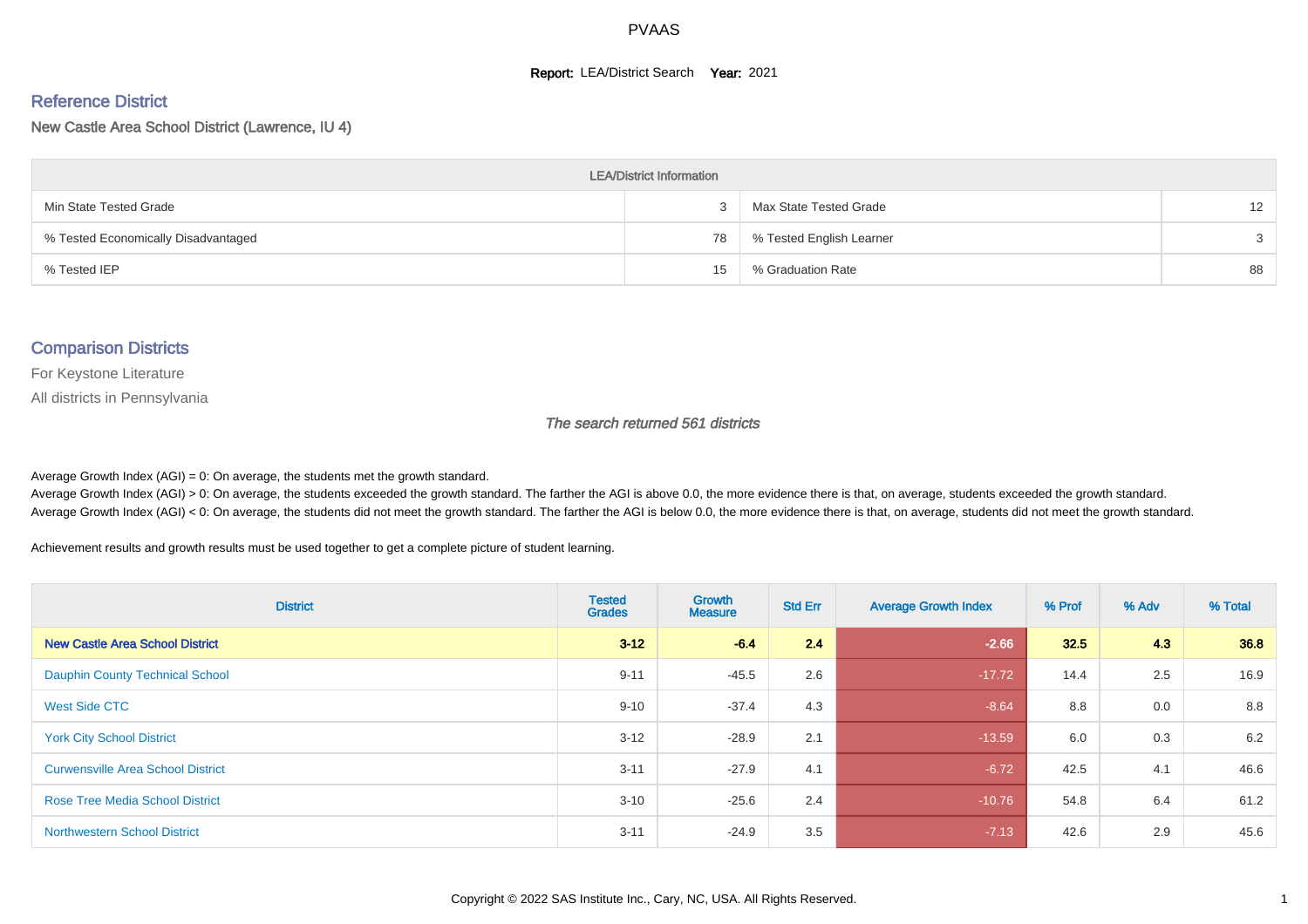| <b>District</b>                               | <b>Tested</b><br><b>Grades</b> | <b>Growth</b><br><b>Measure</b> | <b>Std Err</b> | <b>Average Growth Index</b> | % Prof | % Adv | % Total |
|-----------------------------------------------|--------------------------------|---------------------------------|----------------|-----------------------------|--------|-------|---------|
| <b>New Castle Area School District</b>        | $3 - 12$                       | $-6.4$                          | 2.4            | $-2.66$                     | 32.5   | 4.3   | 36.8    |
| Philipsburg-Osceola Area School District      | $3 - 11$                       | $-24.8$                         | 3.3            | $-7.43$                     | 19.7   | 2.6   | 22.4    |
| <b>Mastery Charter School - Gratz Campus</b>  | $7 - 10$                       | $-23.9$                         | 4.5            | $-5.29$                     | 2.9    | 0.0   | 2.9     |
| <b>Southern Fulton School District</b>        | $3 - 11$                       | $-23.7$                         | 4.4            | $-5.37$                     | 34.2   | 10.5  | 44.7    |
| <b>Shikellamy School District</b>             | $3 - 10$                       | $-22.3$                         | 2.5            | $-8.92$                     | 33.3   | 6.1   | 39.5    |
| <b>Lawrence County CTC</b>                    | $10 - 11$                      | $-21.7$                         | 3.6            | $-6.05$                     | 19.8   | 0.0   | 19.8    |
| Lackawanna Trail School District              | $3 - 10$                       | $-21.7$                         | 3.5            | $-6.20$                     | 38.5   | 1.5   | 40.0    |
| <b>Springfield Township School District</b>   | $3 - 11$                       | $-18.9$                         | 3.2            | $-5.88$                     | 62.6   | 3.6   | 66.3    |
| <b>Frazier School District</b>                | $3 - 11$                       | $-17.2$                         | 3.7            | $-4.70$                     | 37.1   | 1.6   | 38.7    |
| <b>Penns Manor Area School District</b>       | $3 - 12$                       | $-17.0$                         | 3.7            | $-4.52$                     | 29.7   | 3.1   | 32.8    |
| <b>Pennridge School District</b>              | $3 - 10$                       | $-16.8$                         | 1.4            | $-11.59$                    | 46.8   | 8.0   | 54.9    |
| Jefferson County-Dubois AVTS                  | $9 - 11$                       | $-16.2$                         | 3.9            | $-4.16$                     | 23.0   | 0.0   | 23.0    |
| <b>Lancaster School District</b>              | $3 - 12$                       | $-15.8$                         | $1.5\,$        | $-10.90$                    | 14.6   | 2.3   | 16.9    |
| Mifflinburg Area School District              | $3 - 11$                       | $-15.8$                         | 2.5            | $-6.30$                     | 42.4   | 4.0   | 46.4    |
| Schuylkill Haven Area School District         | $3 - 11$                       | $-15.3$                         | 3.1            | $-4.87$                     | 49.7   | 2.4   | 52.1    |
| <b>Ringgold School District</b>               | $3 - 11$                       | $-14.7$                         | 2.4            | $-6.04$                     | 41.5   | 7.9   | 49.4    |
| <b>Tacony Academy Charter School</b>          | $3 - 11$                       | $-14.7$                         | 3.0            | $-4.82$                     | 22.4   | 1.8   | 24.1    |
| Southern Columbia Area School District        | $3 - 11$                       | $-14.6$                         | 3.0            | $-4.92$                     | 55.0   | 4.0   | 59.0    |
| <b>Erie City School District</b>              | $3 - 12$                       | $-14.5$                         | 1.6            | $-9.26$                     | 25.4   | 3.0   | 28.4    |
| <b>Ridgway Area School District</b>           | $3 - 11$                       | $-14.5$                         | 4.1            | $-3.56$                     | 49.0   | 9.8   | 58.8    |
| <b>Minersville Area School District</b>       | $3 - 11$                       | $-14.4$                         | 3.7            | $-3.90$                     | 39.3   | 3.3   | 42.6    |
| <b>Williamsburg Community School District</b> | $3 - 11$                       | $-14.3$                         | 4.1            | $-3.48$                     | 28.3   | 0.0   | 28.3    |
| Johnsonburg Area School District              | $3 - 11$                       | $-14.1$                         | 3.9            | $-3.62$                     | 54.0   | 4.6   | 58.6    |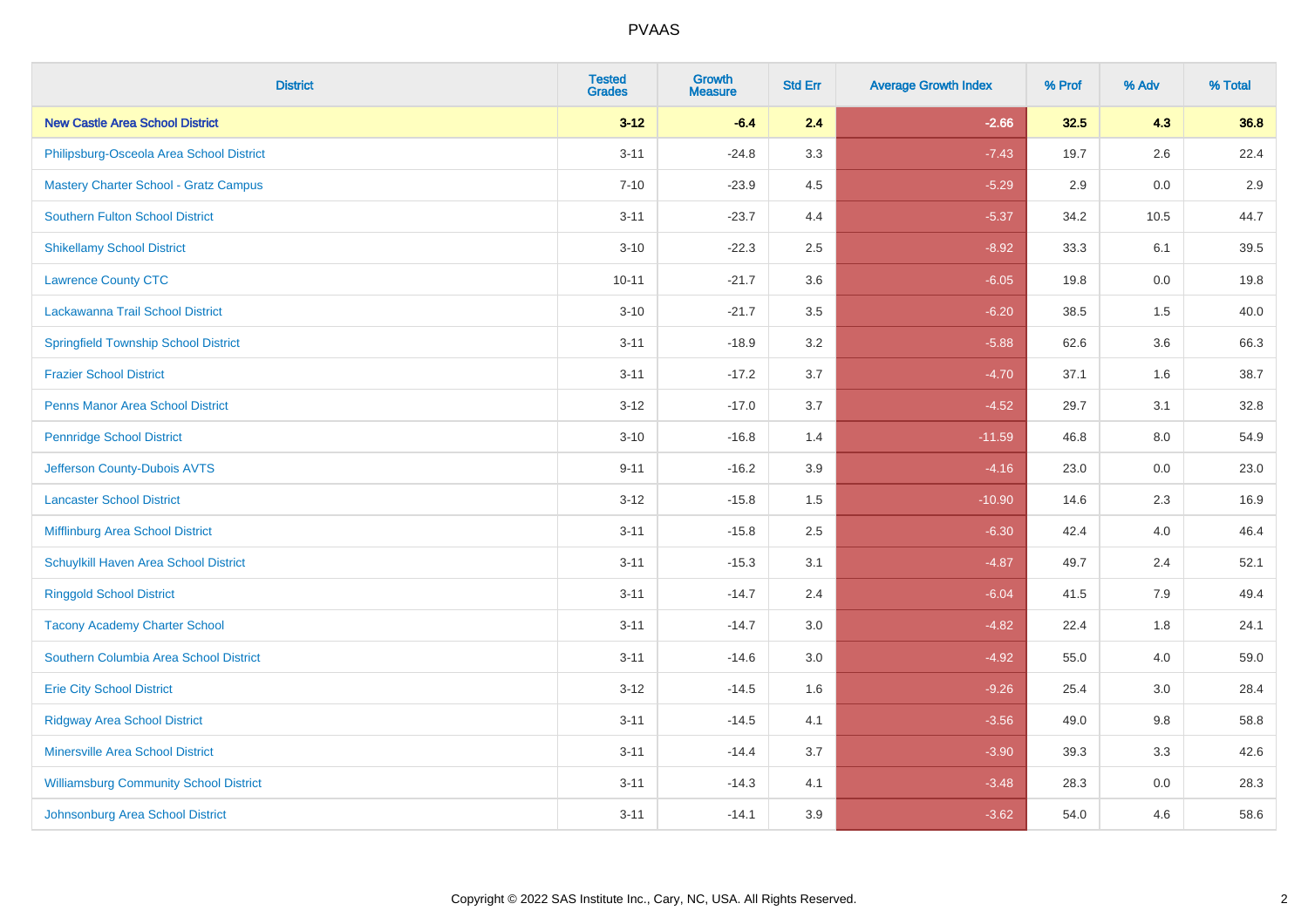| <b>District</b>                                 | <b>Tested</b><br><b>Grades</b> | <b>Growth</b><br><b>Measure</b> | <b>Std Err</b> | <b>Average Growth Index</b> | % Prof | % Adv   | % Total |
|-------------------------------------------------|--------------------------------|---------------------------------|----------------|-----------------------------|--------|---------|---------|
| <b>New Castle Area School District</b>          | $3 - 12$                       | $-6.4$                          | 2.4            | $-2.66$                     | 32.5   | 4.3     | 36.8    |
| <b>Riverside Beaver County School District</b>  | $3 - 11$                       | $-14.0$                         | 3.0            | $-4.64$                     | 49.4   | $8.8\,$ | 58.2    |
| <b>Bristol Township School District</b>         | $3 - 11$                       | $-13.9$                         | 2.0            | $-7.05$                     | 31.0   | 3.7     | 34.7    |
| <b>Tulpehocken Area School District</b>         | $3 - 12$                       | $-13.7$                         | 2.8            | $-4.81$                     | 36.7   | 2.8     | 39.4    |
| Propel Charter School - Braddock Hills          | $3 - 11$                       | $-13.6$                         | 3.6            | $-3.81$                     | 9.7    | 1.6     | 11.3    |
| Salisbury-Elk Lick School District              | $3 - 11$                       | $-13.5$                         | 5.9            | $-2.30$                     | 27.8   | 0.0     | 27.8    |
| <b>Titusville Area School District</b>          | $3 - 11$                       | $-13.2$                         | 2.6            | $-4.99$                     | 43.2   | 4.8     | 48.0    |
| <b>Rochester Area School District</b>           | $3 - 11$                       | $-13.2$                         | 4.6            | $-2.89$                     | 19.5   | 1.3     | 20.8    |
| <b>Northern Potter School District</b>          | $3 - 12$                       | $-13.1$                         | 4.6            | $-2.84$                     | 37.5   | 0.0     | 37.5    |
| Southern Huntingdon County School District      | $3 - 11$                       | $-12.9$                         | 3.2            | $-3.98$                     | 32.5   | $2.5\,$ | 35.0    |
| <b>Keystone Education Center Charter School</b> | $3 - 12$                       | $-12.9$                         | 5.9            | $-2.19$                     | 28.0   | 0.0     | 28.0    |
| <b>Hatboro-Horsham School District</b>          | $3 - 11$                       | $-12.8$                         | 1.7            | $-7.47$                     | 45.6   | 7.2     | 52.8    |
| <b>Norristown Area School District</b>          | $3 - 12$                       | $-12.8$                         | 1.6            | $-7.98$                     | 23.5   | 2.3     | 25.7    |
| <b>Avonworth School District</b>                | $3 - 10$                       | $-12.6$                         | 3.1            | $-4.01$                     | 59.8   | 4.6     | 64.4    |
| Columbia-Montour AVTS                           | $9 - 10$                       | $-12.5$                         | 3.0            | $-4.16$                     | 22.3   | 0.6     | 22.9    |
| <b>Wellsboro Area School District</b>           | $3 - 11$                       | $-12.4$                         | 3.0            | $-4.11$                     | 49.2   | 11.9    | 61.1    |
| <b>Owen J Roberts School District</b>           | $3 - 11$                       | $-12.3$                         | 1.6            | $-7.61$                     | 57.0   | 11.9    | 69.0    |
| <b>West Mifflin Area School District</b>        | $3 - 12$                       | $-12.3$                         | 2.9            | $-4.22$                     | 39.7   | 10.3    | 50.0    |
| <b>Annville-Cleona School District</b>          | $3 - 12$                       | $-12.1$                         | 2.7            | $-4.46$                     | 34.9   | 7.8     | 42.6    |
| Catasauqua Area School District                 | $3 - 12$                       | $-12.1$                         | 3.0            | $-4.00$                     | 36.8   | 7.6     | 44.3    |
| <b>Bucks County Technical High School</b>       | $9 - 10$                       | $-12.0$                         | 2.5            | $-4.84$                     | 35.9   | 3.2     | 39.2    |
| <b>Marion Center Area School District</b>       | $3 - 10$                       | $-12.0$                         | 3.1            | $-3.87$                     | 33.7   | 1.1     | 34.8    |
| <b>Moniteau School District</b>                 | $3 - 11$                       | $-11.8$                         | 3.3            | $-3.56$                     | 50.0   | 6.3     | 56.3    |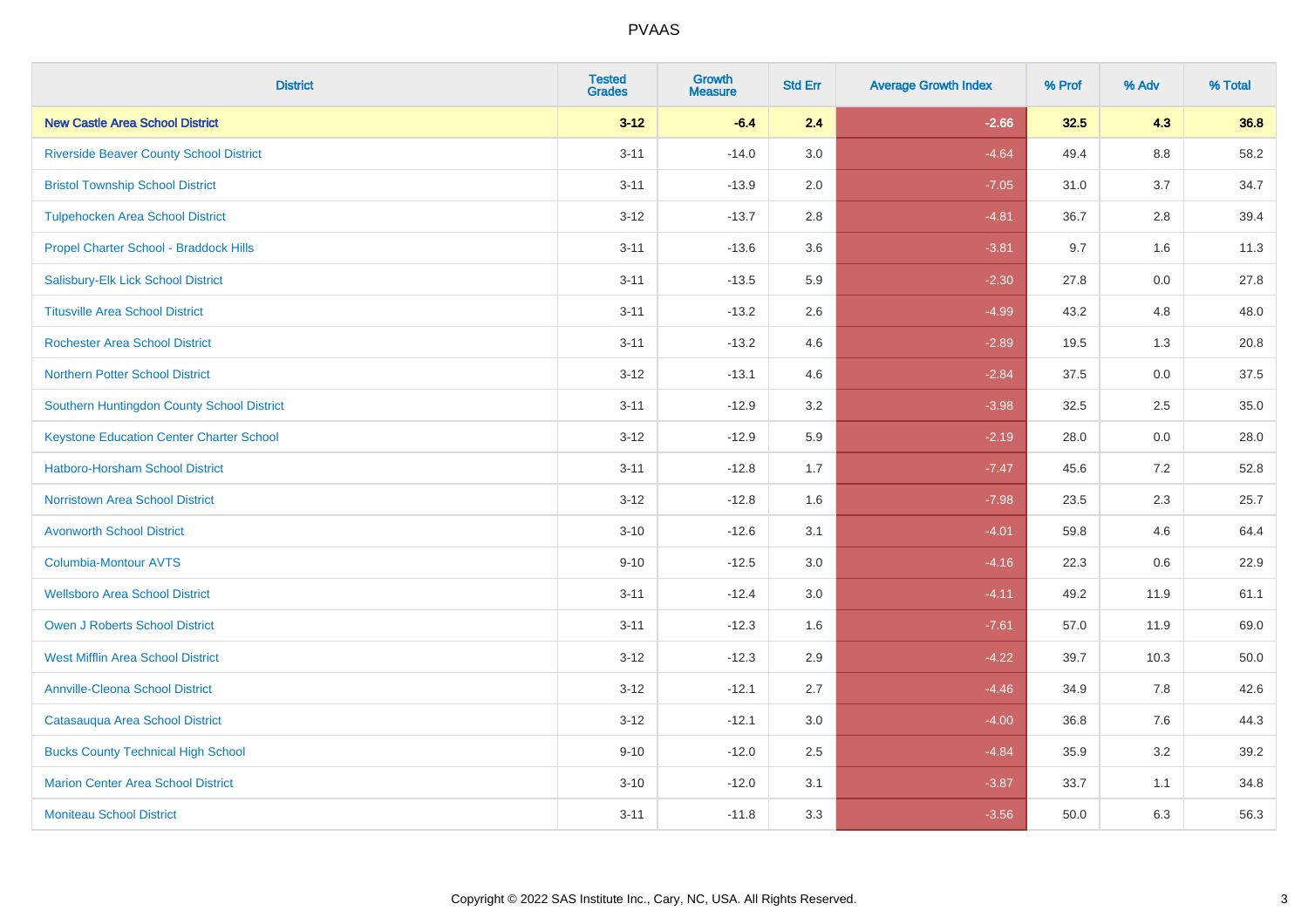| <b>District</b>                            | <b>Tested</b><br><b>Grades</b> | <b>Growth</b><br><b>Measure</b> | <b>Std Err</b> | <b>Average Growth Index</b> | % Prof | % Adv | % Total |
|--------------------------------------------|--------------------------------|---------------------------------|----------------|-----------------------------|--------|-------|---------|
| <b>New Castle Area School District</b>     | $3 - 12$                       | $-6.4$                          | 2.4            | $-2.66$                     | 32.5   | 4.3   | 36.8    |
| <b>Steelton-Highspire School District</b>  | $3 - 11$                       | $-11.8$                         | 3.5            | $-3.40$                     | 14.5   | 0.0   | 14.5    |
| <b>Propel Charter School-Homestead</b>     | $3 - 11$                       | $-11.7$                         | 4.1            | $-2.84$                     | 15.9   | 0.0   | 15.9    |
| <b>Abington School District</b>            | $3 - 10$                       | $-11.5$                         | 1.9            | $-6.00$                     | 56.2   | 11.6  | 67.8    |
| Southern Tioga School District             | $3 - 11$                       | $-11.5$                         | 2.7            | $-4.25$                     | 47.8   | 6.4   | 54.3    |
| Maritime Academy Charter School            | $3 - 10$                       | $-11.4$                         | 3.5            | $-3.29$                     | 15.2   | 0.0   | 15.2    |
| <b>Plum Borough School District</b>        | $3 - 11$                       | $-11.3$                         | 2.2            | $-5.19$                     | 51.1   | 9.0   | 60.1    |
| <b>South Park School District</b>          | $3 - 11$                       | $-11.3$                         | 2.7            | $-4.23$                     | 53.5   | 13.7  | 67.3    |
| La Academia Partnership Charter School     | $6 - 11$                       | $-11.0$                         | 4.7            | $-2.34$                     | 6.8    | 0.0   | 6.8     |
| <b>Sugar Valley Rural Charter School</b>   | $3 - 11$                       | $-11.0$                         | 4.5            | $-2.46$                     | 14.9   | 0.0   | 14.9    |
| <b>Solanco School District</b>             | $3 - 11$                       | $-11.0$                         | 2.0            | $-5.55$                     | 41.6   | 4.5   | 46.1    |
| <b>Propel Charter School-Montour</b>       | $3 - 10$                       | $-10.7$                         | 3.9            | $-2.71$                     | 13.7   | 0.0   | 13.7    |
| Northern Lehigh School District            | $3 - 12$                       | $-10.4$                         | 2.7            | $-3.82$                     | 28.0   | 9.3   | 37.3    |
| <b>Exeter Township School District</b>     | $3 - 11$                       | $-10.4$                         | 1.9            | $-5.44$                     | 50.6   | 2.7   | 53.3    |
| <b>Farrell Area School District</b>        | $3 - 11$                       | $-10.4$                         | 4.3            | $-2.41$                     | 19.0   | 0.0   | 19.0    |
| The New Academy Charter School             | $8 - 11$                       | $-10.4$                         | 5.2            | $-2.00$                     | 0.0    | 0.0   | $0.0\,$ |
| <b>Union City Area School District</b>     | $3 - 12$                       | $-10.2$                         | 3.6            | $-2.87$                     | 42.9   | 3.2   | 46.0    |
| <b>Pittston Area School District</b>       | $3 - 11$                       | $-10.1$                         | 5.6            | $-1.80$                     | 38.1   | 9.5   | 47.6    |
| <b>Northwest Area School District</b>      | $3 - 10$                       | $-10.0$                         | 3.8            | $-2.59$                     | 34.6   | 7.3   | 41.8    |
| Jefferson-Morgan School District           | $3 - 10$                       | $-9.9$                          | 4.2            | $-2.35$                     | 43.8   | 4.2   | 47.9    |
| <b>Big Spring School District</b>          | $3 - 11$                       | $-9.8$                          | 2.4            | $-4.00$                     | 38.6   | 8.9   | 47.5    |
| <b>Neshannock Township School District</b> | $3 - 10$                       | $-9.7$                          | 2.9            | $-3.34$                     | 62.4   | 5.6   | 67.9    |
| <b>Benton Area School District</b>         | $3 - 10$                       | $-9.7$                          | 4.5            | $-2.18$                     | 43.2   | 5.4   | 48.6    |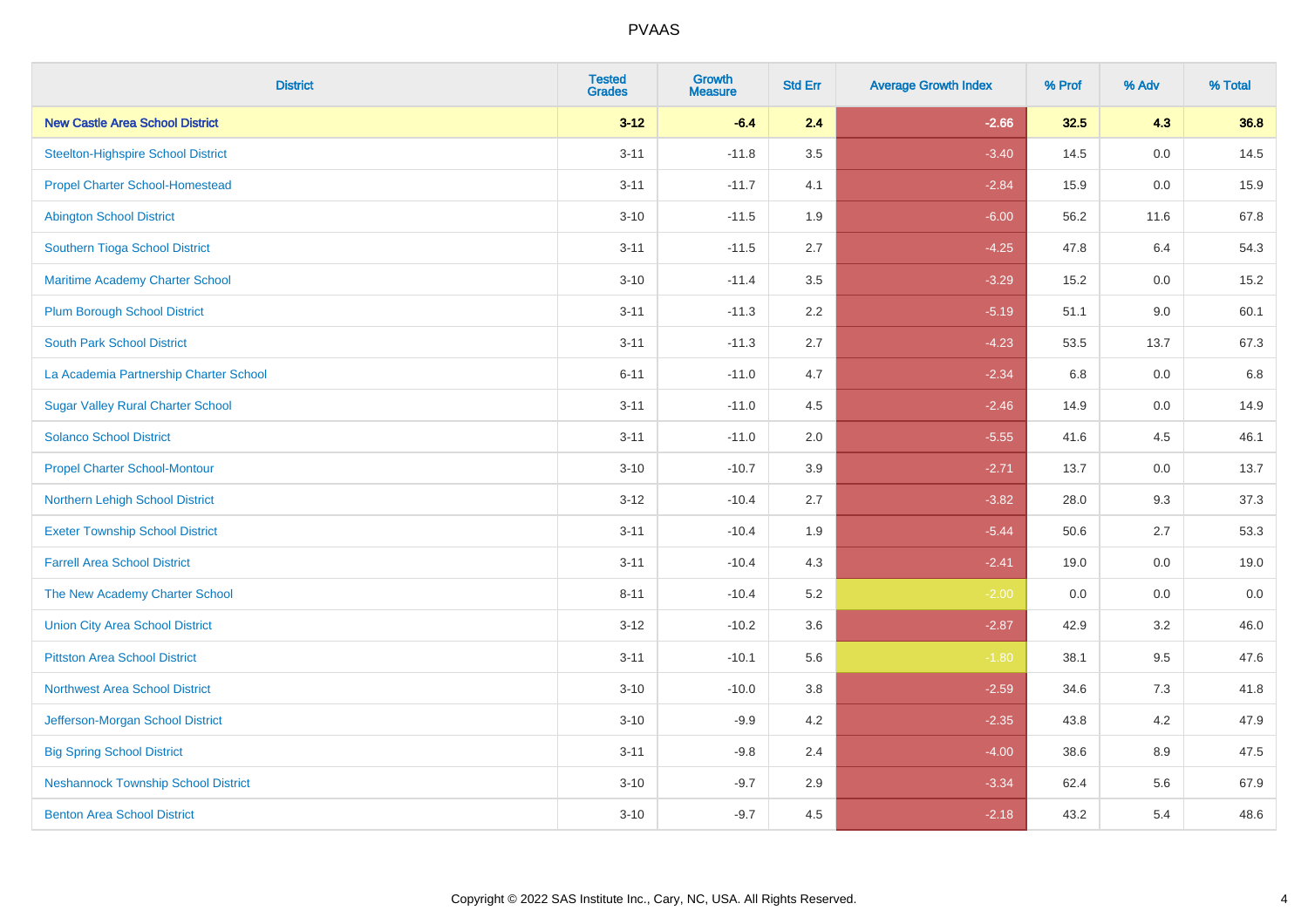| <b>District</b>                               | <b>Tested</b><br><b>Grades</b> | <b>Growth</b><br><b>Measure</b> | <b>Std Err</b> | <b>Average Growth Index</b> | % Prof | % Adv   | % Total |
|-----------------------------------------------|--------------------------------|---------------------------------|----------------|-----------------------------|--------|---------|---------|
| <b>New Castle Area School District</b>        | $3 - 12$                       | $-6.4$                          | 2.4            | $-2.66$                     | 32.5   | 4.3     | 36.8    |
| <b>Chambersburg Area School District</b>      | $3 - 11$                       | $-9.5$                          | 1.3            | $-7.20$                     | 42.7   | $8.6\,$ | 51.4    |
| <b>Redbank Valley School District</b>         | $3 - 11$                       | $-9.5$                          | 3.4            | $-2.77$                     | 31.5   | 4.9     | 36.4    |
| <b>Clearfield Area School District</b>        | $3 - 10$                       | $-9.4$                          | 2.6            | $-3.56$                     | 43.0   | 3.1     | 46.1    |
| <b>Carmichaels Area School District</b>       | $3 - 10$                       | $-9.3$                          | 3.3            | $-2.81$                     | 35.1   | 1.4     | 36.5    |
| <b>Berwick Area School District</b>           | $3 - 11$                       | $-9.3$                          | 2.6            | $-3.59$                     | 42.1   | 5.5     | 47.6    |
| <b>Bradford Area School District</b>          | $3 - 12$                       | $-9.3$                          | 2.4            | $-3.87$                     | 45.8   | 8.3     | 54.2    |
| <b>North East School District</b>             | $3 - 11$                       | $-9.3$                          | 3.1            | $-3.02$                     | 62.6   | 14.4    | 77.0    |
| <b>Innovative Arts Academy Charter School</b> | $6 - 11$                       | $-9.1$                          | 3.7            | $-2.44$                     | 9.5    | 0.0     | 9.5     |
| <b>Mahanoy Area School District</b>           | $3 - 10$                       | $-9.0$                          | 3.6            | $-2.49$                     | 26.2   | 1.6     | 27.9    |
| Aliquippa School District                     | $3 - 11$                       | $-9.0$                          | 4.2            | $-2.14$                     | 11.0   | 0.0     | 11.0    |
| Philadelphia Academy Charter School           | $3 - 11$                       | $-8.9$                          | 2.9            | $-3.04$                     | 50.5   | 2.9     | 53.4    |
| South Allegheny School District               | $3 - 11$                       | $-8.8$                          | 3.2            | $-2.70$                     | 40.5   | 0.0     | 40.5    |
| <b>North Star School District</b>             | $3 - 11$                       | $-8.7$                          | 3.5            | $-2.51$                     | 47.8   | 6.0     | 53.7    |
| <b>Palisades School District</b>              | $3 - 11$                       | $-8.7$                          | 2.8            | $-3.06$                     | 53.8   | 6.7     | 60.5    |
| <b>Milton Area School District</b>            | $3 - 11$                       | $-8.7$                          | 2.5            | $-3.52$                     | 45.4   | $6.9\,$ | 52.3    |
| <b>Chartiers-Houston School District</b>      | $3 - 10$                       | $-8.6$                          | 3.5            | $-2.41$                     | 59.7   | 4.5     | 64.2    |
| Lampeter-Strasburg School District            | $3 - 12$                       | $-8.6$                          | 2.0            | $-4.33$                     | 55.1   | 9.8     | 64.8    |
| <b>West Middlesex Area School District</b>    | $3 - 10$                       | $-8.4$                          | 3.8            | $-2.21$                     | 34.9   | 2.8     | 37.6    |
| <b>Elizabeth Forward School District</b>      | $3 - 11$                       | $-8.4$                          | 2.4            | $-3.41$                     | 51.7   | 4.0     | 55.7    |
| <b>Southmoreland School District</b>          | $3 - 11$                       | $-8.3$                          | 3.6            | $-2.32$                     | 56.8   | 7.2     | 64.0    |
| <b>Tamaqua Area School District</b>           | $3 - 12$                       | $-8.2$                          | 2.5            | $-3.24$                     | 44.5   | 1.9     | 46.4    |
| <b>Muncy School District</b>                  | $3 - 11$                       | $-8.1$                          | 3.7            | $-2.21$                     | 42.0   | 3.8     | 45.8    |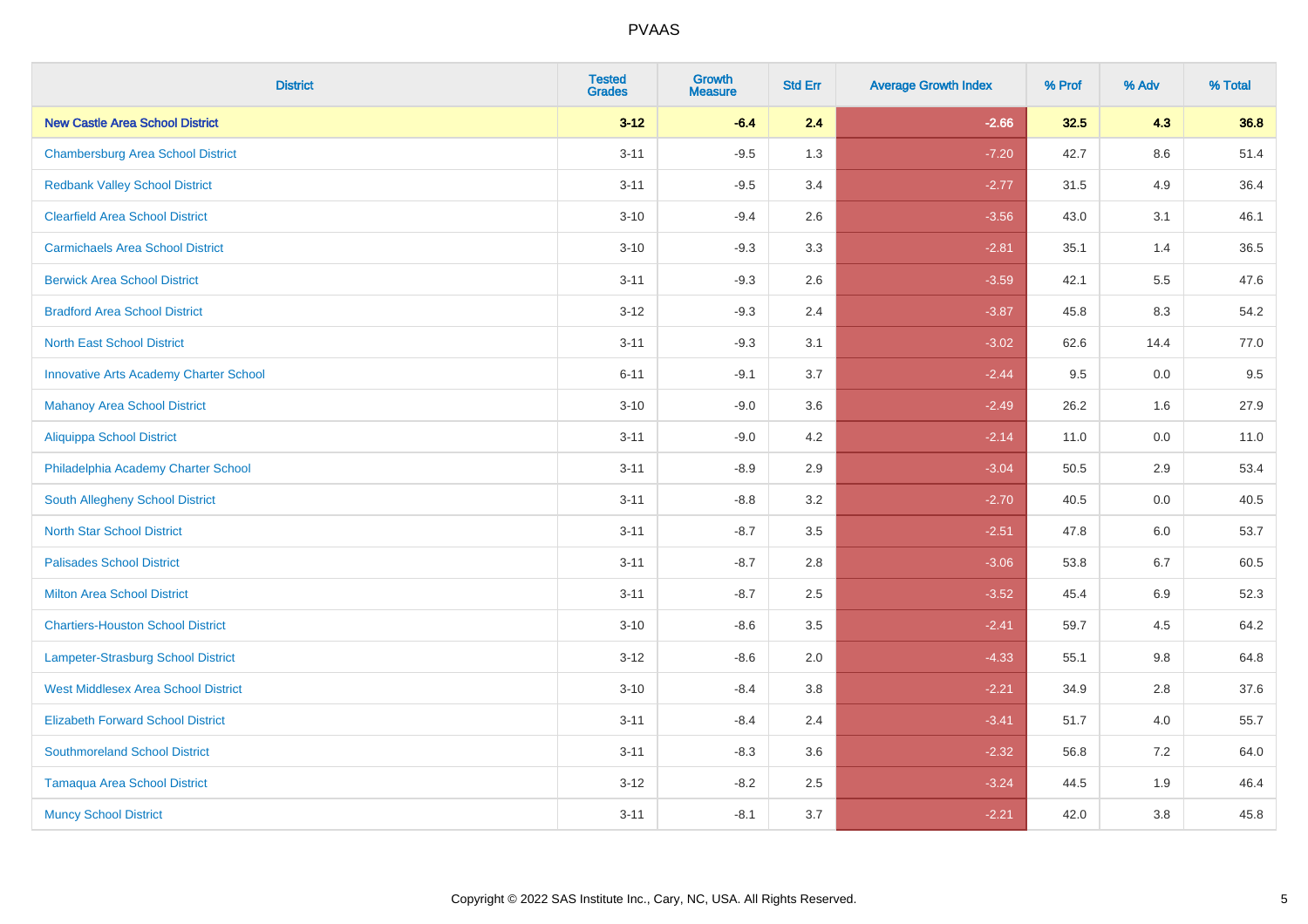| <b>District</b>                              | <b>Tested</b><br><b>Grades</b> | <b>Growth</b><br><b>Measure</b> | <b>Std Err</b> | <b>Average Growth Index</b> | % Prof | % Adv   | % Total  |
|----------------------------------------------|--------------------------------|---------------------------------|----------------|-----------------------------|--------|---------|----------|
| <b>New Castle Area School District</b>       | $3 - 12$                       | $-6.4$                          | 2.4            | $-2.66$                     | 32.5   | 4.3     | 36.8     |
| Portage Area School District                 | $3 - 10$                       | $-8.1$                          | 3.6            | $-2.26$                     | 40.6   | 9.4     | $50.0\,$ |
| <b>Blairsville-Saltsburg School District</b> | $3 - 11$                       | $-8.0$                          | 3.0            | $-2.68$                     | 37.3   | 7.0     | 44.3     |
| <b>Western Beaver County School District</b> | $3 - 11$                       | $-7.8$                          | 4.2            | $-1.87$                     | 56.5   | 6.5     | 63.0     |
| <b>Shamokin Area School District</b>         | $3 - 11$                       | $-7.7$                          | 4.8            | $-1.60$                     | 38.1   | 3.2     | 41.3     |
| <b>Pine Grove Area School District</b>       | $3 - 11$                       | $-7.7$                          | 2.9            | $-2.66$                     | 42.3   | 7.7     | 50.0     |
| <b>Dunmore School District</b>               | $3 - 11$                       | $-7.7$                          | 2.9            | $-2.62$                     | 34.0   | 7.2     | 41.2     |
| <b>Penn Hills School District</b>            | $3 - 11$                       | $-7.6$                          | 2.6            | $-2.94$                     | 33.1   | 0.7     | 33.8     |
| <b>Mohawk Area School District</b>           | $3 - 11$                       | $-7.5$                          | 3.1            | $-2.45$                     | 49.4   | 11.0    | 60.4     |
| Northern Tioga School District               | $3 - 12$                       | $-7.5$                          | 2.8            | $-2.64$                     | 54.0   | 1.2     | 55.2     |
| <b>Conneaut School District</b>              | $3 - 12$                       | $-7.5$                          | 2.6            | $-2.91$                     | 38.4   | 7.4     | 45.8     |
| <b>Highlands School District</b>             | $3 - 11$                       | $-7.4$                          | 2.7            | $-2.76$                     | 44.4   | 3.7     | 48.2     |
| <b>Williams Valley School District</b>       | $3 - 11$                       | $-7.3$                          | 3.4            | $-2.13$                     | 23.2   | 0.0     | 23.2     |
| <b>California Area School District</b>       | $3 - 10$                       | $-7.3$                          | 3.6            | $-2.02$                     | 42.6   | 9.8     | 52.5     |
| <b>Forest Hills School District</b>          | $3 - 11$                       | $-7.3$                          | 2.7            | $-2.74$                     | 41.1   | 13.7    | 54.8     |
| <b>Interboro School District</b>             | $3 - 12$                       | $-7.3$                          | 2.1            | $-3.43$                     | 46.6   | 4.8     | 51.4     |
| <b>Brownsville Area School District</b>      | $3 - 12$                       | $-7.2$                          | 3.9            | $-1.83$                     | 34.4   | 6.1     | 40.5     |
| <b>Windber Area School District</b>          | $3 - 11$                       | $-7.2$                          | 3.2            | $-2.24$                     | 55.4   | 7.2     | 62.6     |
| <b>Wallenpaupack Area School District</b>    | $3 - 11$                       | $-7.1$                          | 2.3            | $-3.09$                     | 40.8   | 2.4     | 43.1     |
| <b>Freedom Area School District</b>          | $3 - 11$                       | $-7.1$                          | 3.0            | $-2.37$                     | 43.8   | 4.2     | 47.9     |
| <b>Harbor Creek School District</b>          | $3 - 11$                       | $-7.1$                          | 2.7            | $-2.67$                     | 48.8   | 15.2    | 64.0     |
| <b>Moshannon Valley School District</b>      | $3 - 10$                       | $-7.0$                          | 3.4            | $-2.01$                     | 48.5   | $0.0\,$ | 48.5     |
| <b>Penn-Delco School District</b>            | $3 - 11$                       | $-6.8$                          | 1.9            | $-3.51$                     | 46.6   | 3.2     | 49.8     |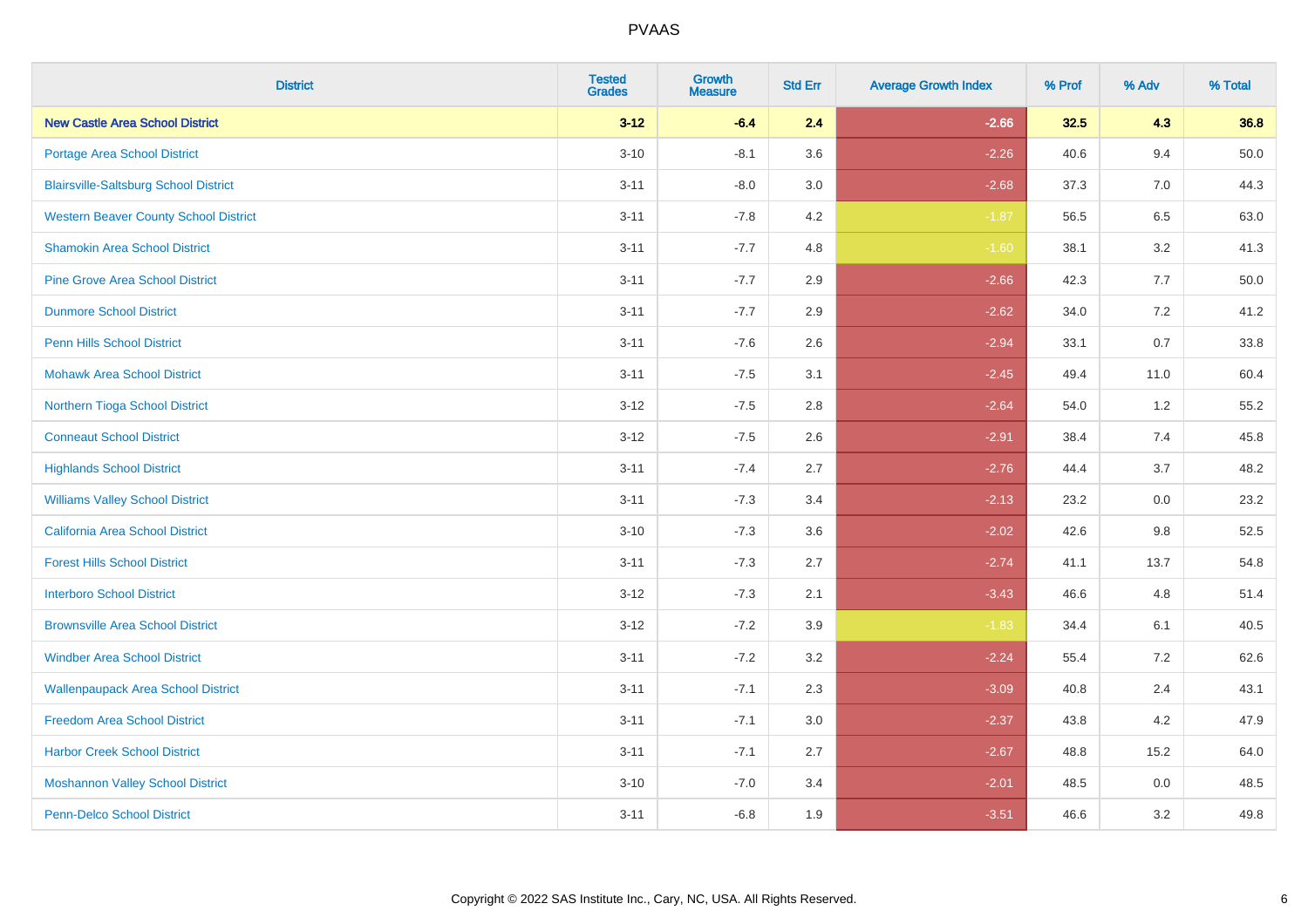| <b>District</b>                                   | <b>Tested</b><br><b>Grades</b> | <b>Growth</b><br><b>Measure</b> | <b>Std Err</b> | <b>Average Growth Index</b> | % Prof | % Adv   | % Total |
|---------------------------------------------------|--------------------------------|---------------------------------|----------------|-----------------------------|--------|---------|---------|
| <b>New Castle Area School District</b>            | $3 - 12$                       | $-6.4$                          | 2.4            | $-2.66$                     | 32.5   | 4.3     | 36.8    |
| <b>Yough School District</b>                      | $3 - 10$                       | $-6.6$                          | 2.7            | $-2.43$                     | 50.8   | 4.0     | 54.8    |
| <b>Butler Area School District</b>                | $3 - 11$                       | $-6.5$                          | 1.5            | $-4.26$                     | 42.5   | 9.4     | 51.9    |
| <b>Executive Education Academy Charter School</b> | $3 - 10$                       | $-6.5$                          | 3.1            | $-2.08$                     | 23.7   | $2.2\,$ | 25.8    |
| <b>New Castle Area School District</b>            | $3 - 12$                       | $-6.4$                          | 2.4            | $-2.66$                     | 32.5   | 4.3     | 36.8    |
| <b>Tri-Valley School District</b>                 | $3 - 10$                       | $-6.4$                          | 4.1            | $-1.57$                     | 37.0   | 4.4     | 41.3    |
| <b>Slippery Rock Area School District</b>         | $3 - 11$                       | $-6.3$                          | 2.5            | $-2.51$                     | 56.2   | 9.5     | 65.7    |
| <b>Upper Dauphin Area School District</b>         | $3 - 11$                       | $-6.3$                          | 3.2            | $-1.98$                     | 37.4   | 4.8     | 42.2    |
| <b>East Allegheny School District</b>             | $3 - 11$                       | $-6.3$                          | 3.3            | $-1.87$                     | 31.9   | 9.7     | 41.7    |
| <b>Dubois Area School District</b>                | $3 - 11$                       | $-6.2$                          | 2.0            | $-3.07$                     | 50.9   | 13.4    | 64.3    |
| <b>Mount Union Area School District</b>           | $3 - 10$                       | $-6.1$                          | 3.1            | $-1.97$                     | 32.2   | 3.4     | 35.6    |
| <b>Waynesboro Area School District</b>            | $3 - 12$                       | $-6.1$                          | 1.9            | $-3.20$                     | 50.0   | 6.8     | 56.8    |
| <b>East Lycoming School District</b>              | $3 - 11$                       | $-6.0$                          | 2.7            | $-2.24$                     | 48.3   | 4.2     | 52.5    |
| <b>Karns City Area School District</b>            | $3 - 11$                       | $-6.0$                          | 2.9            | $-2.03$                     | 53.1   | 8.3     | 61.5    |
| <b>Forest City Regional School District</b>       | $3 - 12$                       | $-6.0$                          | 3.0            | $-1.96$                     | 44.1   | 0.0     | 44.1    |
| <b>Old Forge School District</b>                  | $3 - 12$                       | $-5.9$                          | 3.4            | $-1.73$                     | 52.9   | 7.1     | 60.0    |
| <b>Shade-Central City School District</b>         | $3 - 11$                       | $-5.9$                          | 4.6            | $-1.28$                     | 27.8   | 0.0     | 27.8    |
| <b>Fort Cherry School District</b>                | $3 - 10$                       | $-5.9$                          | 3.8            | $-1.56$                     | 55.2   | 5.2     | 60.3    |
| <b>Universal Audenried Charter School</b>         | $9 - 11$                       | $-5.8$                          | 2.4            | $-2.40$                     | 14.6   | 0.0     | 14.6    |
| Jim Thorpe Area School District                   | $3 - 11$                       | $-5.8$                          | 2.7            | $-2.19$                     | 33.3   | 7.4     | 40.7    |
| <b>Blue Mountain School District</b>              | $3 - 10$                       | $-5.8$                          | 2.3            | $-2.56$                     | 46.6   | 8.5     | 55.1    |
| Susquehanna Township School District              | $3 - 12$                       | $-5.8$                          | 2.7            | $-2.17$                     | 36.0   | 5.6     | 41.6    |
| <b>Ferndale Area School District</b>              | $3 - 10$                       | $-5.8$                          | 4.3            | $-1.33$                     | 40.0   | 0.0     | 40.0    |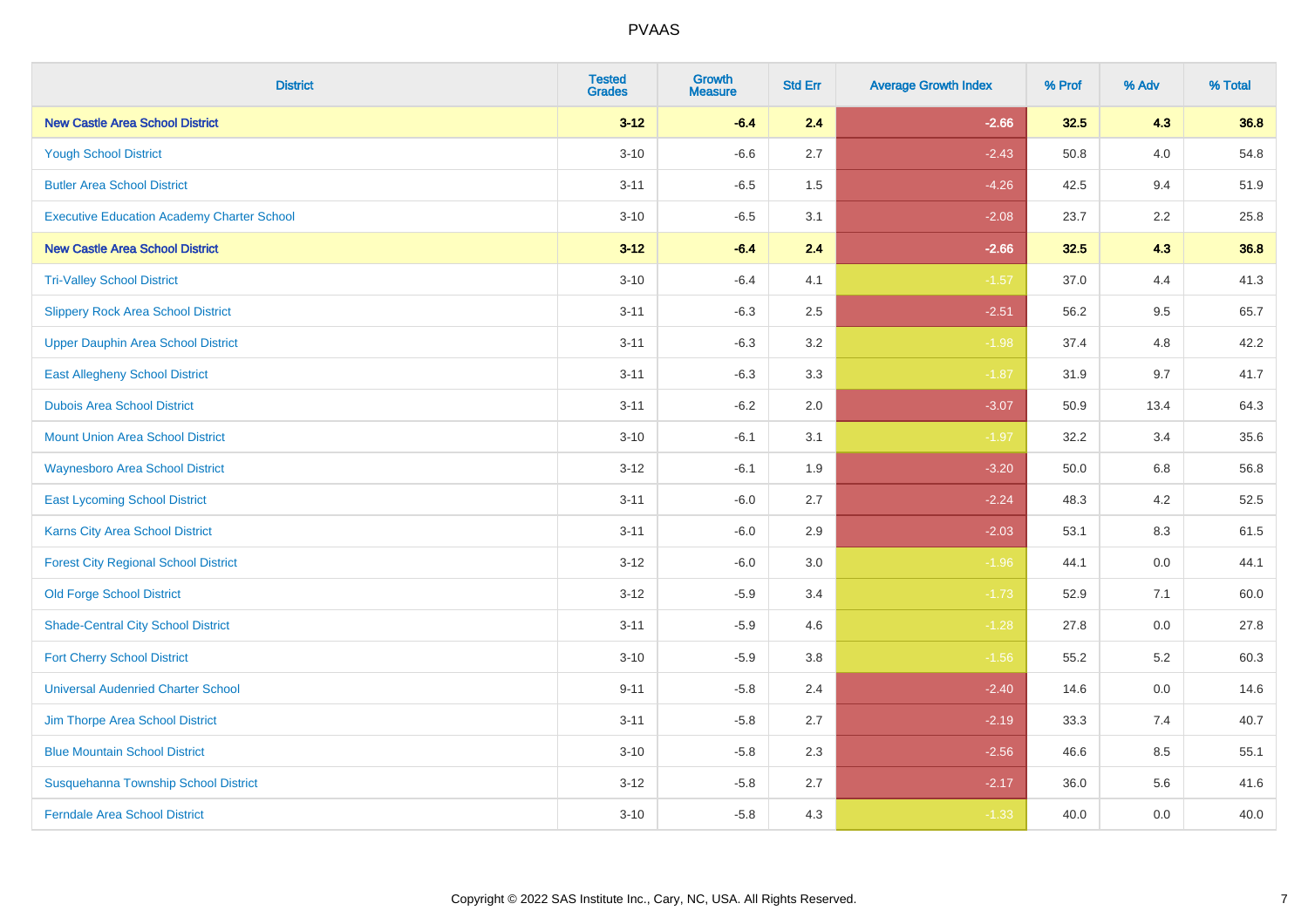| <b>District</b>                                | <b>Tested</b><br><b>Grades</b> | <b>Growth</b><br><b>Measure</b> | <b>Std Err</b> | <b>Average Growth Index</b> | % Prof | % Adv   | % Total |
|------------------------------------------------|--------------------------------|---------------------------------|----------------|-----------------------------|--------|---------|---------|
| <b>New Castle Area School District</b>         | $3 - 12$                       | $-6.4$                          | 2.4            | $-2.66$                     | 32.5   | 4.3     | 36.8    |
| <b>Pequea Valley School District</b>           | $3 - 11$                       | $-5.8$                          | 3.2            | $-1.80$                     | 39.8   | 9.1     | 48.9    |
| <b>Austin Area School District</b>             | $3 - 11$                       | $-5.7$                          | 6.4            | $-0.90$                     | 33.3   | 5.6     | 38.9    |
| <b>Carbon Career &amp; Technical Institute</b> | $9 - 11$                       | $-5.7$                          | 3.6            | $-1.59$                     | 34.5   | $1.2\,$ | 35.7    |
| <b>Claysburg-Kimmel School District</b>        | $3 - 11$                       | $-5.7$                          | 4.0            | $-1.42$                     | 42.9   | 8.2     | 51.0    |
| South Williamsport Area School District        | $3 - 10$                       | $-5.7$                          | 2.5            | $-2.30$                     | 45.5   | 4.5     | 50.0    |
| <b>Fairfield Area School District</b>          | $3 - 11$                       | $-5.6$                          | 3.4            | $-1.66$                     | 57.9   | 4.0     | 61.8    |
| <b>Canton Area School District</b>             | $3 - 11$                       | $-5.5$                          | 3.2            | $-1.75$                     | 40.7   | 2.3     | 43.0    |
| <b>Bermudian Springs School District</b>       | $3 - 11$                       | $-5.5$                          | 2.9            | $-1.94$                     | 56.4   | 6.8     | 63.2    |
| <b>Montrose Area School District</b>           | $3 - 10$                       | $-5.5$                          | 3.0            | $-1.82$                     | 46.7   | 5.4     | 52.2    |
| <b>Trinity Area School District</b>            | $3 - 11$                       | $-5.4$                          | 2.0            | $-2.71$                     | 48.3   | 11.8    | 60.1    |
| Imhotep Institute Charter High School          | $9 - 11$                       | $-5.3$                          | 5.8            | $-0.92$                     | 25.0   | 0.0     | 25.0    |
| <b>Corry Area School District</b>              | $3 - 11$                       | $-5.3$                          | 2.6            | $-2.03$                     | 38.5   | 6.0     | 44.5    |
| <b>Carlisle Area School District</b>           | $3 - 11$                       | $-5.3$                          | 1.9            | $-2.81$                     | 54.0   | 6.3     | 60.3    |
| <b>Indiana Area School District</b>            | $3 - 11$                       | $-5.3$                          | 2.3            | $-2.28$                     | 47.6   | 18.4    | 66.1    |
| <b>Middletown Area School District</b>         | $3 - 11$                       | $-5.3$                          | 2.6            | $-2.05$                     | 46.4   | 5.3     | 51.7    |
| <b>Brentwood Borough School District</b>       | $3 - 11$                       | $-5.3$                          | 3.0            | $-1.72$                     | 52.0   | 6.1     | 58.2    |
| Perseus House Charter School Of Excellence     | $6 - 11$                       | $-5.2$                          | 3.0            | $-1.72$                     | 16.5   | 0.0     | 16.5    |
| <b>Keystone Central School District</b>        | $3 - 11$                       | $-5.1$                          | 2.0            | $-2.46$                     | 44.7   | 4.6     | 49.4    |
| <b>Upper Moreland Township School District</b> | $3 - 11$                       | $-5.0$                          | 2.2            | $-2.31$                     | 57.9   | 4.0     | 61.9    |
| <b>Mount Pleasant Area School District</b>     | $3 - 11$                       | $-5.0$                          | 2.6            | $-1.93$                     | 52.6   | 0.0     | 52.6    |
| <b>Washington School District</b>              | $3 - 11$                       | $-4.9$                          | 2.8            | $-1.76$                     | 30.1   | 2.4     | 32.5    |
| <b>Brandywine Heights Area School District</b> | $3 - 11$                       | $-4.9$                          | 2.7            | $-1.81$                     | 49.2   | 8.2     | 57.4    |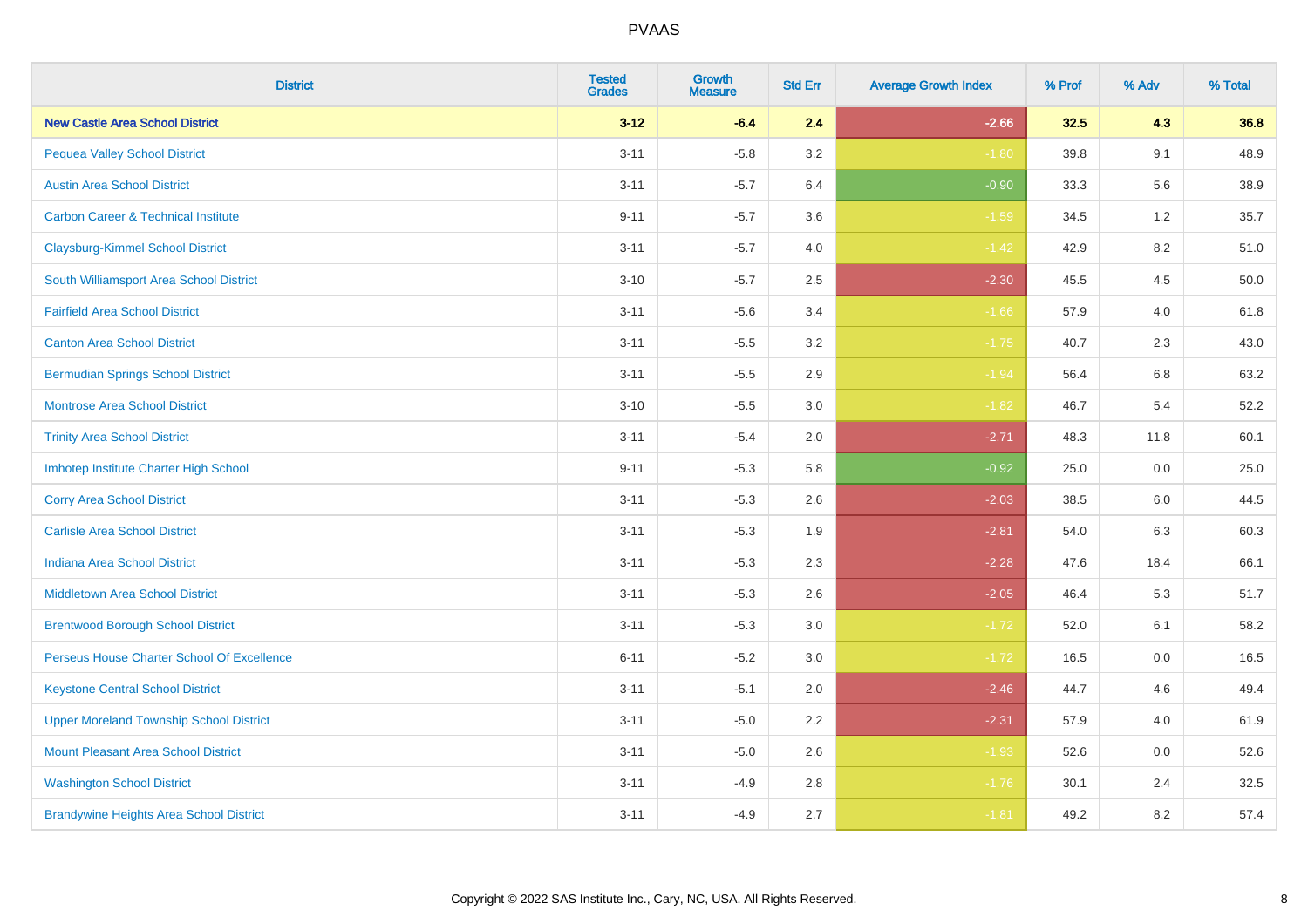| <b>District</b>                               | <b>Tested</b><br><b>Grades</b> | <b>Growth</b><br><b>Measure</b> | <b>Std Err</b> | <b>Average Growth Index</b> | % Prof | % Adv   | % Total |
|-----------------------------------------------|--------------------------------|---------------------------------|----------------|-----------------------------|--------|---------|---------|
| <b>New Castle Area School District</b>        | $3 - 12$                       | $-6.4$                          | 2.4            | $-2.66$                     | 32.5   | 4.3     | 36.8    |
| Juniata County School District                | $3 - 12$                       | $-4.9$                          | 2.1            | $-2.26$                     | 38.5   | $2.9\,$ | 41.4    |
| <b>Central Columbia School District</b>       | $3 - 12$                       | $-4.8$                          | 2.6            | $-1.86$                     | 53.7   | 14.8    | 68.5    |
| <b>Nazareth Area School District</b>          | $3 - 11$                       | $-4.7$                          | 1.7            | $-2.82$                     | 59.2   | 9.9     | 69.0    |
| <b>Boyertown Area School District</b>         | $3 - 11$                       | $-4.7$                          | 1.5            | $-3.17$                     | 55.2   | 11.3    | 66.5    |
| <b>Apollo-Ridge School District</b>           | $3 - 12$                       | $-4.7$                          | 3.7            | $-1.24$                     | 50.0   | 10.0    | 60.0    |
| <b>Crawford Central School District</b>       | $3 - 11$                       | $-4.7$                          | 2.2            | $-2.15$                     | 40.6   | 10.5    | 51.1    |
| <b>Riverview School District</b>              | $3 - 11$                       | $-4.6$                          | 3.8            | $-1.20$                     | 57.9   | 15.8    | 73.7    |
| <b>West Greene School District</b>            | $3 - 11$                       | $-4.5$                          | 4.3            | $-1.04$                     | 36.6   | 7.3     | 43.9    |
| <b>Greensburg Salem School District</b>       | $3 - 11$                       | $-4.4$                          | 2.4            | $-1.88$                     | 47.6   | 4.9     | 52.4    |
| <b>Coatesville Area School District</b>       | $3 - 11$                       | $-4.4$                          | 1.7            | $-2.62$                     | 36.3   | 4.2     | 40.5    |
| <b>Quakertown Community School District</b>   | $3 - 12$                       | $-4.4$                          | 1.6            | $-2.70$                     | 56.5   | 10.0    | 66.6    |
| <b>Somerset Area School District</b>          | $3 - 11$                       | $-4.4$                          | 2.3            | $-1.93$                     | 44.4   | 14.9    | 59.3    |
| <b>Gillingham Charter School</b>              | $3 - 11$                       | $-4.4$                          | 5.6            | $-0.77$                     | 20.8   | 8.3     | 29.2    |
| <b>Forest Area School District</b>            | $3 - 11$                       | $-4.4$                          | 5.4            | $-0.81$                     | 36.2   | 2.1     | 38.3    |
| Jeannette City School District                | $3 - 11$                       | $-4.3$                          | $3.8\,$        | $-1.13$                     | 46.7   | $7.5\,$ | 54.2    |
| <b>Antietam School District</b>               | $3 - 10$                       | $-4.3$                          | 3.8            | $-1.13$                     | 36.4   | 5.4     | 41.8    |
| <b>Oxford Area School District</b>            | $3 - 11$                       | $-4.3$                          | 1.9            | $-2.26$                     | 41.3   | 8.0     | 49.3    |
| <b>Bristol Borough School District</b>        | $3 - 12$                       | $-4.3$                          | 3.4            | $-1.27$                     | 39.7   | 1.3     | 41.0    |
| <b>Turkeyfoot Valley Area School District</b> | $3 - 12$                       | $-4.3$                          | 5.6            | $-0.76$                     | 22.0   | 5.1     | 27.1    |
| <b>Troy Area School District</b>              | $3 - 10$                       | $-4.3$                          | 3.4            | $-1.26$                     | 43.2   | 5.7     | 48.9    |
| East Pennsboro Area School District           | $3 - 11$                       | $-4.2$                          | 2.5            | $-1.71$                     | 60.8   | 8.5     | 69.3    |
| <b>Ellwood City Area School District</b>      | $3 - 11$                       | $-4.2$                          | 3.2            | $-1.29$                     | 54.1   | 14.1    | 68.2    |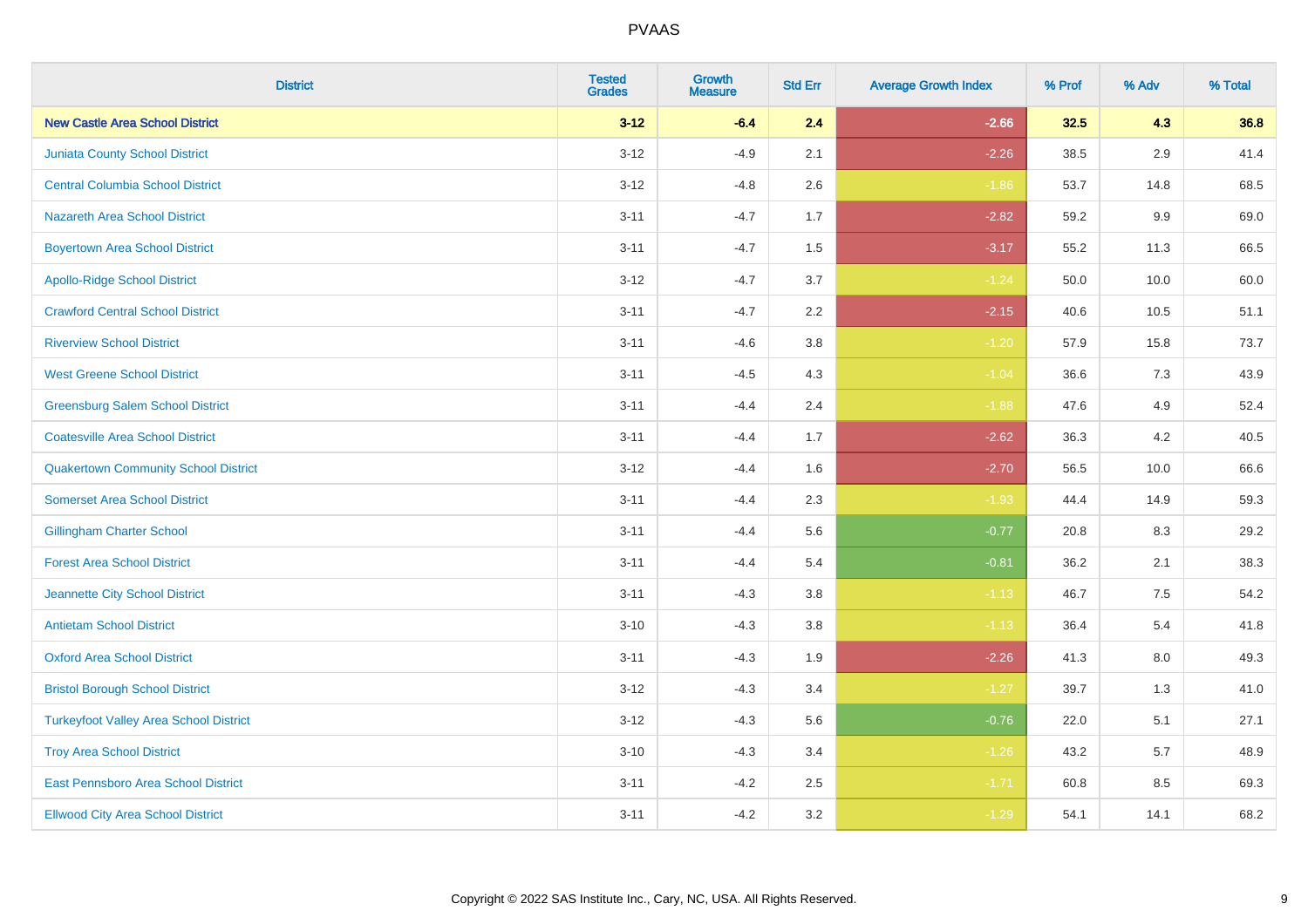| <b>District</b>                                                       | <b>Tested</b><br><b>Grades</b> | <b>Growth</b><br><b>Measure</b> | <b>Std Err</b> | <b>Average Growth Index</b> | % Prof | % Adv   | % Total |
|-----------------------------------------------------------------------|--------------------------------|---------------------------------|----------------|-----------------------------|--------|---------|---------|
| <b>New Castle Area School District</b>                                | $3 - 12$                       | $-6.4$                          | 2.4            | $-2.66$                     | 32.5   | 4.3     | 36.8    |
| <b>MaST Community Charter School</b>                                  | $3 - 10$                       | $-4.1$                          | 2.7            | $-1.52$                     | 44.0   | 9.5     | 53.4    |
| <b>Easton Area School District</b>                                    | $3 - 12$                       | $-4.1$                          | 1.4            | $-2.91$                     | 39.9   | 4.0     | 43.9    |
| <b>Cambria Heights School District</b>                                | $3 - 10$                       | $-4.1$                          | 3.1            | $-1.32$                     | 51.0   | $6.0\,$ | 57.0    |
| <b>Elk Lake School District</b>                                       | $3 - 11$                       | $-4.0$                          | 3.3            | $-1.23$                     | 46.2   | 3.3     | 49.4    |
| <b>Pottstown School District</b>                                      | $3 - 12$                       | $-4.0$                          | 2.4            | $-1.68$                     | 29.8   | 1.2     | 31.0    |
| <b>Gettysburg Area School District</b>                                | $3 - 11$                       | $-4.0$                          | 2.1            | $-1.89$                     | 45.3   | 14.0    | 59.3    |
| Preparatory Charter School Of Mathematics, Science, Tech, And Careers | $9 - 10$                       | $-4.0$                          | 2.5            | $-1.59$                     | 15.0   | 0.0     | 15.0    |
| <b>Sullivan County School District</b>                                | $3 - 10$                       | $-4.0$                          | 4.4            | $-0.90$                     | 66.7   | 2.6     | 69.2    |
| <b>Westmont Hilltop School District</b>                               | $3 - 11$                       | $-4.0$                          | 2.8            | $-1.40$                     | 36.3   | 13.3    | 49.6    |
| Juniata Valley School District                                        | $3 - 11$                       | $-3.9$                          | 3.5            | $-1.10$                     | 44.4   | 3.5     | 47.8    |
| <b>Big Beaver Falls Area School District</b>                          | $3 - 11$                       | $-3.9$                          | 3.3            | $-1.18$                     | 34.1   | 3.5     | 37.6    |
| <b>York Co School Of Technology</b>                                   | $9 - 12$                       | $-3.8$                          | 1.7            | $-2.22$                     | 39.1   | 5.6     | 44.7    |
| <b>Valley Grove School District</b>                                   | $3 - 10$                       | $-3.7$                          | 3.7            | $-1.01$                     | 51.2   | 6.1     | 57.3    |
| <b>Kane Area School District</b>                                      | $3 - 10$                       | $-3.7$                          | 3.2            | $-1.17$                     | 39.5   | 9.9     | 49.4    |
| <b>Conemaugh Township Area School District</b>                        | $3 - 12$                       | $-3.7$                          | 3.4            | $-1.09$                     | 53.8   | 17.6    | 71.4    |
| <b>Kiski Area School District</b>                                     | $3 - 11$                       | $-3.7$                          | 2.0            | $-1.86$                     | 57.4   | 10.4    | 67.8    |
| <b>Twin Valley School District</b>                                    | $3 - 12$                       | $-3.6$                          | 2.1            | $-1.69$                     | 49.6   | 7.1     | 56.8    |
| <b>Perkiomen Valley School District</b>                               | $3 - 11$                       | $-3.5$                          | 1.6            | $-2.18$                     | 53.8   | 13.4    | 67.2    |
| <b>Fannett-Metal School District</b>                                  | $3 - 11$                       | $-3.4$                          | 5.1            | $-0.67$                     | 38.7   | 8.1     | 46.8    |
| <b>Chestnut Ridge School District</b>                                 | $3 - 12$                       | $-3.4$                          | 2.9            | $-1.17$                     | 46.6   | 5.8     | 52.4    |
| <b>Pittsburgh School District</b>                                     | $3 - 11$                       | $-3.3$                          | 1.1            | $-3.04$                     | 33.9   | 8.2     | 42.1    |
| <b>Riverside School District</b>                                      | $3 - 11$                       | $-3.2$                          | 3.0            | $-1.09$                     | 43.0   | 9.0     | 52.0    |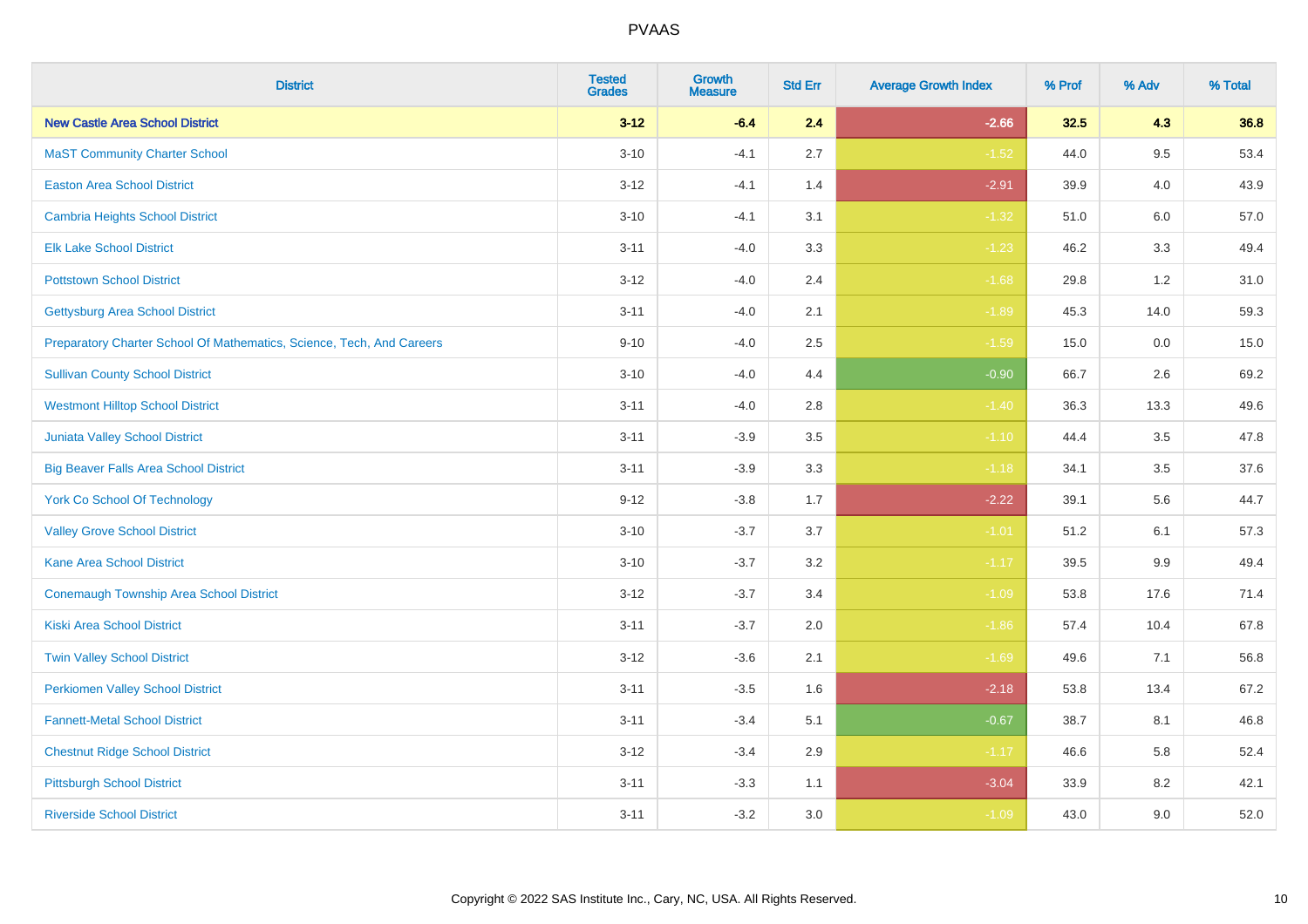| <b>District</b>                                         | <b>Tested</b><br><b>Grades</b> | <b>Growth</b><br><b>Measure</b> | <b>Std Err</b> | <b>Average Growth Index</b> | % Prof | % Adv   | % Total |
|---------------------------------------------------------|--------------------------------|---------------------------------|----------------|-----------------------------|--------|---------|---------|
| <b>New Castle Area School District</b>                  | $3 - 12$                       | $-6.4$                          | 2.4            | $-2.66$                     | 32.5   | 4.3     | 36.8    |
| <b>Conemaugh Valley School District</b>                 | $3 - 12$                       | $-3.2$                          | 4.1            | $-0.78$                     | 48.2   | 5.6     | 53.7    |
| <b>Columbia Borough School District</b>                 | $3 - 12$                       | $-3.1$                          | 3.5            | $-0.89$                     | 29.5   | 1.9     | 31.4    |
| <b>Northeast Bradford School District</b>               | $3 - 10$                       | $-3.1$                          | 4.0            | $-0.78$                     | 33.9   | 3.4     | 37.3    |
| <b>Greater Johnstown School District</b>                | $3 - 11$                       | $-3.1$                          | 2.6            | $-1.19$                     | 26.1   | 0.0     | 26.1    |
| <b>Greencastle-Antrim School District</b>               | $3 - 11$                       | $-3.0$                          | 2.2            | $-1.36$                     | 62.4   | 9.9     | 72.3    |
| Center For Student Learning Charter School At Pennsbury | $6 - 12$                       | $-2.9$                          | 6.1            | $-0.47$                     | 42.9   | 0.0     | 42.9    |
| <b>Scranton School District</b>                         | $3 - 12$                       | $-2.9$                          | 2.4            | $-1.22$                     | 45.6   | 3.6     | 49.1    |
| Oil City Area School District                           | $3 - 11$                       | $-2.9$                          | 2.6            | $-1.08$                     | 44.4   | 5.8     | 50.2    |
| <b>Quaker Valley School District</b>                    | $3 - 11$                       | $-2.8$                          | 2.6            | $-1.08$                     | 55.2   | 13.2    | 68.4    |
| <b>Susquehanna Community School District</b>            | $3 - 11$                       | $-2.8$                          | 4.2            | $-0.66$                     | 49.4   | 6.9     | 56.3    |
| <b>Chichester School District</b>                       | $3 - 11$                       | $-2.7$                          | 2.3            | $-1.17$                     | 44.6   | 6.6     | 51.2    |
| <b>Lewisburg Area School District</b>                   | $3 - 11$                       | $-2.7$                          | 2.6            | $-1.03$                     | 57.0   | 18.5    | 75.6    |
| Shenango Area School District                           | $3 - 11$                       | $-2.6$                          | 3.3            | $-0.79$                     | 50.6   | 13.9    | 64.6    |
| <b>Charleroi School District</b>                        | $3 - 11$                       | $-2.6$                          | 3.0            | $-0.86$                     | 55.7   | 7.4     | 63.1    |
| <b>Dallas School District</b>                           | $3 - 11$                       | $-2.5$                          | 2.2            | $-1.12$                     | 54.9   | $7.6\,$ | 62.4    |
| <b>Clarion-Limestone Area School District</b>           | $3 - 12$                       | $-2.5$                          | 4.1            | $-0.60$                     | 56.8   | 6.8     | 63.6    |
| North Pocono School District                            | $3 - 11$                       | $-2.3$                          | 3.4            | $-0.68$                     | 52.0   | 16.4    | 68.5    |
| <b>Wyoming Valley West School District</b>              | $3 - 11$                       | $-2.2$                          | 2.4            | $-0.91$                     | 49.4   | 3.0     | 52.4    |
| <b>Burgettstown Area School District</b>                | $3 - 11$                       | $-2.1$                          | 3.4            | $-0.62$                     | 50.0   | 1.4     | 51.4    |
| <b>Bald Eagle Area School District</b>                  | $3 - 11$                       | $-2.1$                          | 2.7            | $-0.75$                     | 48.4   | 9.4     | 57.7    |
| Huntingdon Area School District                         | $3 - 11$                       | $-2.0$                          | 2.7            | $-0.72$                     | 36.8   | 10.3    | 47.0    |
| <b>Hope For Hyndman Charter School</b>                  | $3 - 11$                       | $-2.0$                          | 6.1            | $-0.32$                     | 33.3   | 0.0     | 33.3    |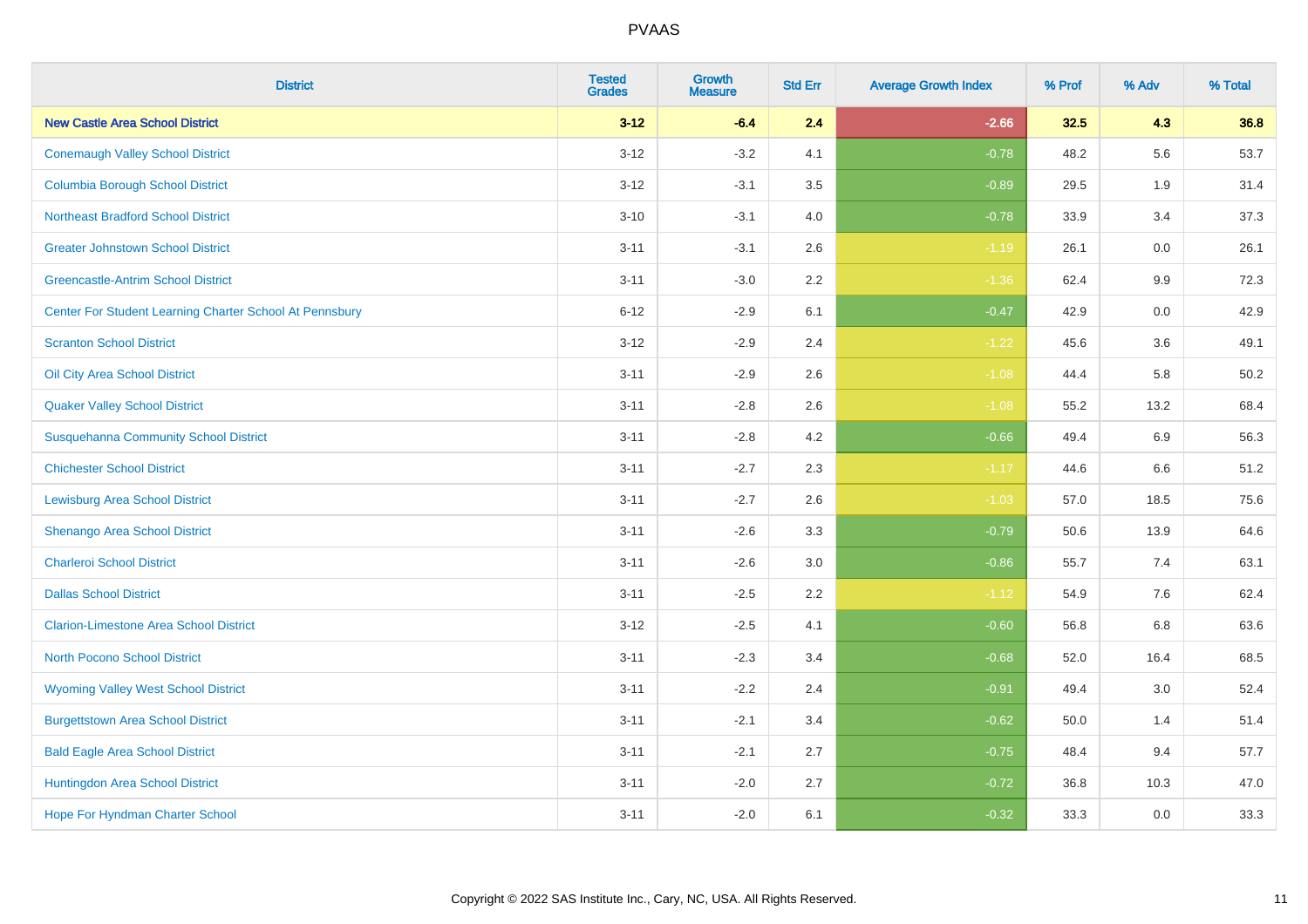| <b>District</b>                          | <b>Tested</b><br><b>Grades</b> | Growth<br><b>Measure</b> | <b>Std Err</b> | <b>Average Growth Index</b> | % Prof | % Adv   | % Total |
|------------------------------------------|--------------------------------|--------------------------|----------------|-----------------------------|--------|---------|---------|
| <b>New Castle Area School District</b>   | $3 - 12$                       | $-6.4$                   | 2.4            | $-2.66$                     | 32.5   | 4.3     | 36.8    |
| <b>Montour School District</b>           | $3 - 11$                       | $-1.8$                   | 2.1            | $-0.88$                     | 61.4   | 15.1    | 76.5    |
| <b>North Hills School District</b>       | $3 - 11$                       | $-1.8$                   | 1.8            | $-0.96$                     | 59.1   | 14.1    | 73.2    |
| <b>Phoenixville Area School District</b> | $3 - 11$                       | $-1.7$                   | 2.1            | $-0.83$                     | 59.9   | 10.6    | 70.5    |
| <b>Chartiers Valley School District</b>  | $3 - 11$                       | $-1.7$                   | 2.0            | $-0.81$                     | 54.7   | 8.4     | 63.1    |
| <b>Mid Valley School District</b>        | $3 - 10$                       | $-1.7$                   | 3.0            | $-0.55$                     | 45.1   | 7.8     | 52.9    |
| South Side Area School District          | $3 - 11$                       | $-1.6$                   | 3.3            | $-0.48$                     | 50.0   | $6.8\,$ | 56.8    |
| <b>Cornell School District</b>           | $3 - 11$                       | $-1.6$                   | $5.0\,$        | $-0.32$                     | 33.8   | 1.5     | 35.4    |
| <b>Lehighton Area School District</b>    | $3 - 11$                       | $-1.6$                   | 2.3            | $-0.70$                     | 51.1   | 5.6     | 56.7    |
| <b>Central Greene School District</b>    | $3 - 11$                       | $-1.6$                   | 2.8            | $-0.55$                     | 54.2   | 2.8     | 57.0    |
| <b>Lebanon School District</b>           | $3 - 11$                       | $-1.6$                   | 1.9            | $-0.80$                     | 24.4   | 2.6     | 27.0    |
| <b>Sharpsville Area School District</b>  | $3 - 11$                       | $-1.4$                   | 3.5            | $-0.40$                     | 55.2   | 13.4    | 68.7    |
| <b>Seneca Valley School District</b>     | $3 - 11$                       | $-1.4$                   | 1.4            | $-0.99$                     | 57.2   | 11.4    | 68.6    |
| <b>Cheltenham School District</b>        | $3 - 11$                       | $-1.4$                   | 2.1            | $-0.67$                     | 46.1   | 10.0    | 56.1    |
| <b>Wyoming Area School District</b>      | $3 - 10$                       | $-1.3$                   | 2.6            | $-0.50$                     | 53.8   | 10.8    | 64.6    |
| <b>Bellwood-Antis School District</b>    | $3 - 10$                       | $-1.2$                   | 3.2            | $-0.39$                     | 55.1   | 10.1    | 65.2    |
| <b>Palmerton Area School District</b>    | $3 - 11$                       | $-1.2$                   | 3.0            | $-0.39$                     | 57.4   | 5.0     | 62.4    |
| Mt Lebanon School District               | $3 - 11$                       | $-1.0$                   | 1.5            | $-0.70$                     | 61.9   | 24.0    | 85.9    |
| <b>North Schuylkill School District</b>  | $3 - 11$                       | $-1.0$                   | 2.4            | $-0.42$                     | 41.8   | 5.1     | 46.8    |
| <b>Manheim Township School District</b>  | $3-12$                         | $-0.9$                   | 1.6            | $-0.58$                     | 53.2   | 15.5    | 68.7    |
| <b>Lakeview School District</b>          | $3 - 11$                       | $-0.9$                   | 3.7            | $-0.24$                     | 60.3   | 3.2     | 63.5    |
| <b>Glendale School District</b>          | $3 - 10$                       | $-0.9$                   | 3.7            | $-0.24$                     | 50.0   | 5.4     | 55.4    |
| <b>Conewago Valley School District</b>   | $3-12$                         | $-0.9$                   | 2.0            | $-0.45$                     | 51.7   | 9.6     | 61.3    |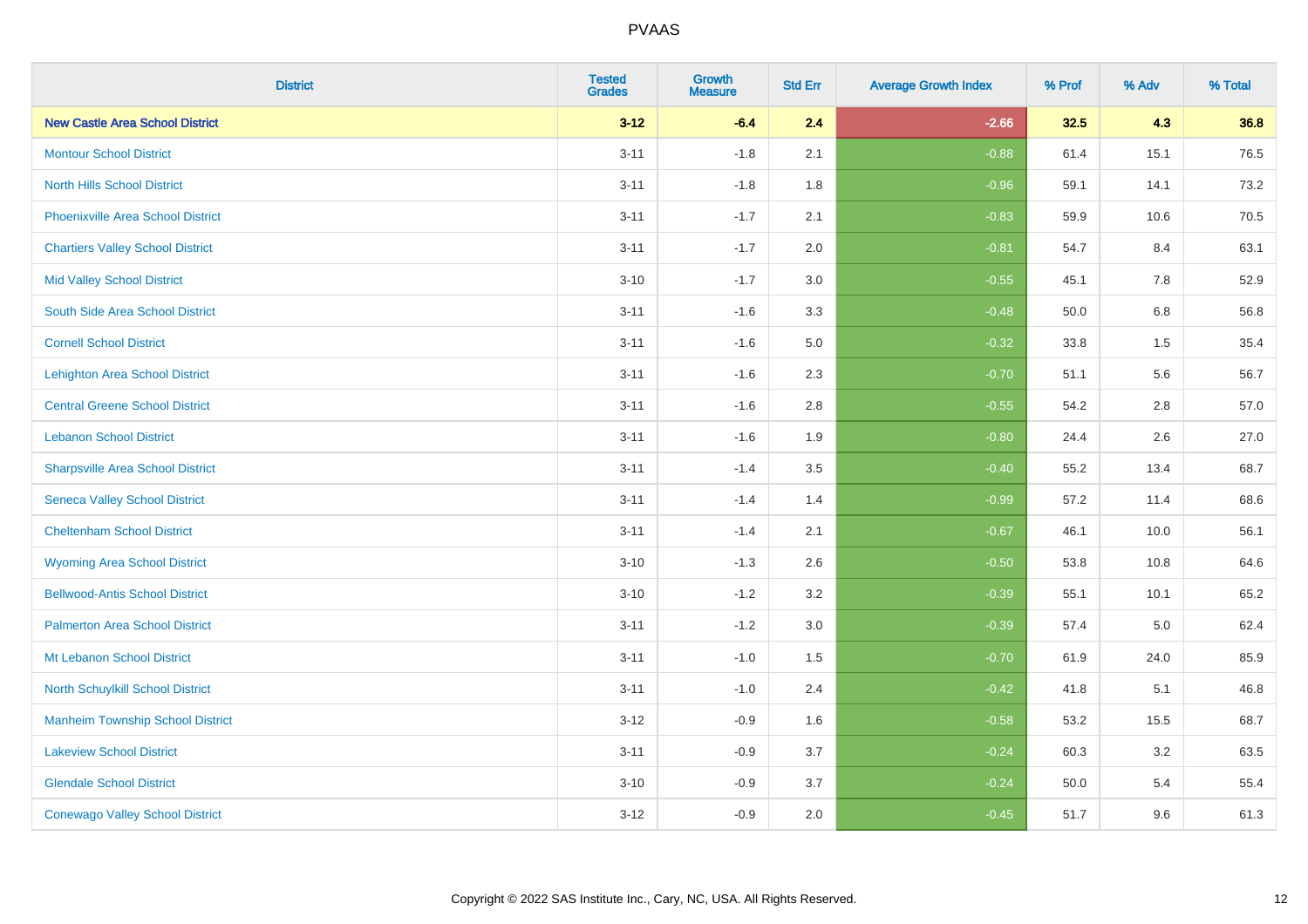| <b>District</b>                                    | <b>Tested</b><br><b>Grades</b> | <b>Growth</b><br><b>Measure</b> | <b>Std Err</b> | <b>Average Growth Index</b> | % Prof | % Adv   | % Total |
|----------------------------------------------------|--------------------------------|---------------------------------|----------------|-----------------------------|--------|---------|---------|
| <b>New Castle Area School District</b>             | $3 - 12$                       | $-6.4$                          | 2.4            | $-2.66$                     | 32.5   | 4.3     | 36.8    |
| <b>Elizabethtown Area School District</b>          | $3 - 12$                       | $-0.9$                          | 1.9            | $-0.47$                     | 50.0   | 11.2    | 61.2    |
| <b>Millville Area School District</b>              | $3 - 12$                       | $-0.9$                          | 4.7            | $-0.18$                     | 51.4   | 5.4     | 56.8    |
| <b>Bangor Area School District</b>                 | $3 - 12$                       | $-0.9$                          | 2.0            | $-0.43$                     | 44.3   | 4.7     | 49.0    |
| <b>Canon-Mcmillan School District</b>              | $3 - 11$                       | $-0.8$                          | 1.6            | $-0.50$                     | 58.7   | 15.9    | 74.6    |
| <b>Shaler Area School District</b>                 | $3 - 11$                       | $-0.8$                          | 1.9            | $-0.43$                     | 49.1   | 9.6     | 58.7    |
| <b>Albert Gallatin Area School District</b>        | $3 - 11$                       | $-0.8$                          | 2.4            | $-0.32$                     | 54.5   | 10.0    | 64.6    |
| <b>Westinghouse Arts Academy Charter School</b>    | $9 - 10$                       | $-0.7$                          | 3.6            | $-0.19$                     | 59.2   | 8.4     | 67.6    |
| <b>Achievement House Charter School</b>            | $7 - 11$                       | $-0.7$                          | 4.0            | $-0.17$                     | 32.5   | 2.6     | 35.1    |
| <b>Otto-Eldred School District</b>                 | $3 - 11$                       | $-0.7$                          | 4.2            | $-0.15$                     | 56.2   | $6.2\,$ | 62.5    |
| <b>Panther Valley School District</b>              | $3 - 12$                       | $-0.6$                          | 3.3            | $-0.19$                     | 47.9   | 4.3     | 52.1    |
| <b>Tuscarora School District</b>                   | $3 - 11$                       | $-0.6$                          | 2.3            | $-0.27$                     | 45.1   | 8.1     | 53.2    |
| <b>Girard School District</b>                      | $3 - 11$                       | $-0.6$                          | 2.7            | $-0.22$                     | 53.9   | 15.6    | 69.6    |
| <b>Mount Carmel Area School District</b>           | $3 - 11$                       | $-0.6$                          | 3.1            | $-0.18$                     | 45.3   | 2.1     | 47.4    |
| <b>Central Fulton School District</b>              | $3 - 11$                       | $-0.5$                          | 3.5            | $-0.14$                     | 51.4   | 8.6     | 60.0    |
| Philadelphia Electrical & Tech Charter High School | $10 - 10$                      | $-0.5$                          | 2.9            | $-0.15$                     | 8.8    | 0.0     | 8.8     |
| <b>Blue Ridge School District</b>                  | $3 - 11$                       | $-0.5$                          | 3.6            | $-0.12$                     | 44.6   | 3.1     | 47.7    |
| <b>Oley Valley School District</b>                 | $3 - 11$                       | $-0.4$                          | 2.8            | $-0.15$                     | 43.1   | 12.9    | 56.0    |
| <b>Harrisburg City School District</b>             | $3 - 11$                       | $-0.4$                          | 2.1            | $-0.19$                     | 15.1   | 0.4     | 15.5    |
| <b>Penn Manor School District</b>                  | $3 - 11$                       | $-0.4$                          | 1.6            | $-0.25$                     | 51.9   | 12.6    | 64.5    |
| New Kensington-Arnold School District              | $3 - 11$                       | $-0.4$                          | 3.8            | $-0.10$                     | 40.7   | 3.7     | 44.4    |
| <b>Crestwood School District</b>                   | $3 - 11$                       | $-0.4$                          | 2.4            | $-0.17$                     | 57.4   | 17.0    | 74.4    |
| <b>Southern Lehigh School District</b>             | $3 - 11$                       | $-0.4$                          | 2.3            | $-0.17$                     | 66.1   | 11.9    | 78.0    |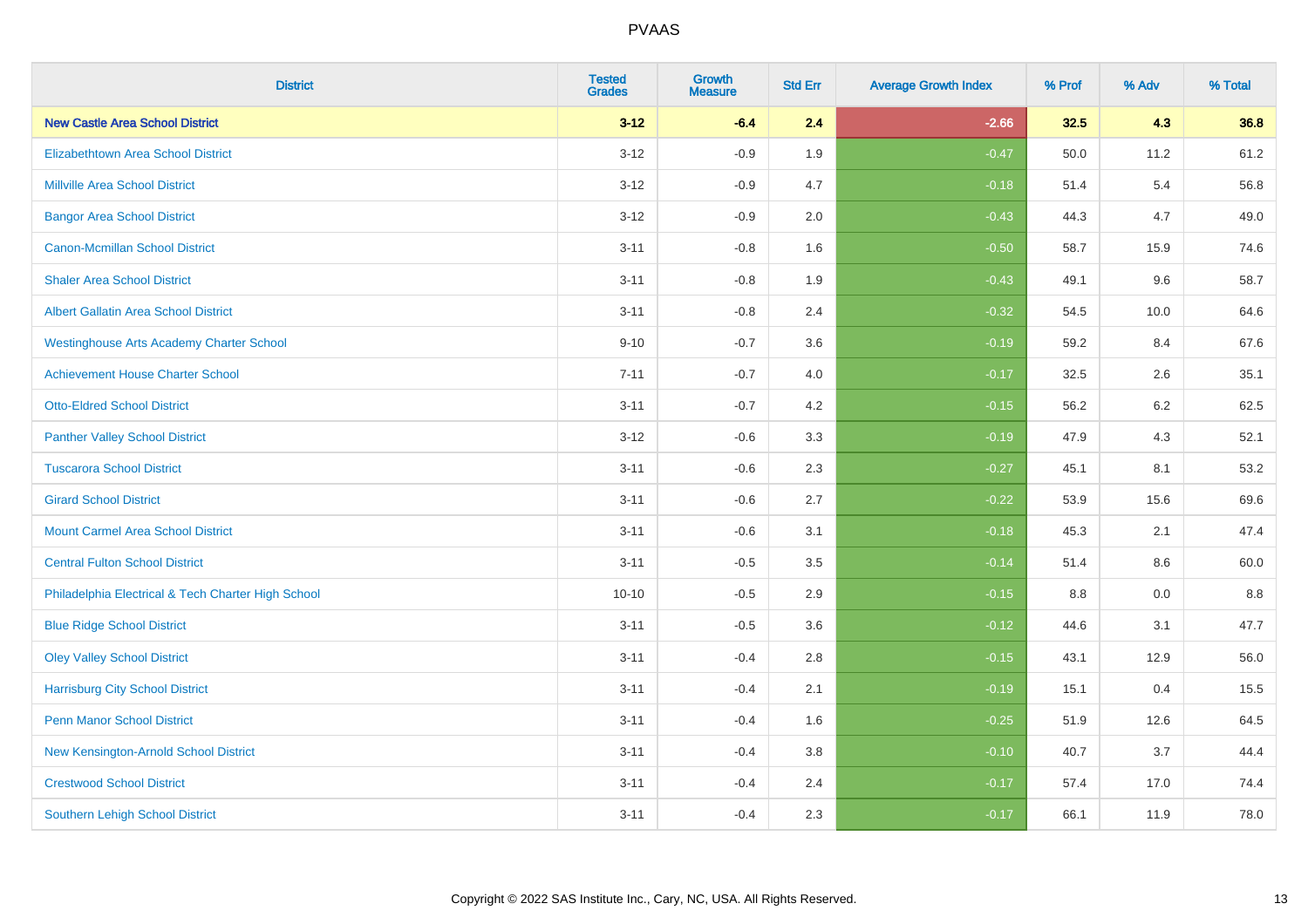| <b>District</b>                          | <b>Tested</b><br><b>Grades</b> | <b>Growth</b><br><b>Measure</b> | <b>Std Err</b> | <b>Average Growth Index</b> | % Prof | % Adv | % Total |
|------------------------------------------|--------------------------------|---------------------------------|----------------|-----------------------------|--------|-------|---------|
| <b>New Castle Area School District</b>   | $3 - 12$                       | $-6.4$                          | 2.4            | $-2.66$                     | 32.5   | 4.3   | 36.8    |
| <b>Bellefonte Area School District</b>   | $3 - 11$                       | $-0.4$                          | $2.2\,$        | $-0.17$                     | 47.6   | 10.6  | 58.2    |
| <b>Avella Area School District</b>       | $3 - 12$                       | $-0.3$                          | 4.7            | $-0.05$                     | 49.3   | 14.5  | 63.8    |
| <b>Chester-Upland School District</b>    | $3 - 11$                       | $-0.3$                          | 2.7            | $-0.09$                     | 13.8   | 0.8   | 14.6    |
| <b>Mercer Area School District</b>       | $3 - 11$                       | $-0.2$                          | 3.3            | $-0.06$                     | 56.0   | 8.0   | 64.0    |
| <b>Kutztown Area School District</b>     | $3 - 12$                       | $-0.2$                          | 3.2            | $-0.05$                     | 55.4   | 13.3  | 68.7    |
| <b>Warren County School District</b>     | $3 - 11$                       | $-0.1$                          | 1.8            | $-0.06$                     | 37.2   | 5.3   | 42.6    |
| <b>Susquenita School District</b>        | $3 - 11$                       | $-0.1$                          | 2.8            | $-0.01$                     | 47.7   | 10.1  | 57.8    |
| Penn Cambria School District             | $3 - 11$                       | $-0.0$                          | 2.7            | $-0.01$                     | 61.5   | 7.7   | 69.2    |
| <b>Wilkes-Barre Area School District</b> | $3 - 11$                       | 0.1                             | 3.2            | 0.02                        | 35.5   | 5.4   | 40.9    |
| East Stroudsburg Area School District    | $3 - 11$                       | 0.1                             | 1.6            | 0.05                        | 45.8   | 7.8   | 53.6    |
| <b>Hempfield School District</b>         | $3 - 11$                       | 0.1                             | 1.4            | 0.08                        | 58.2   | 9.9   | 68.2    |
| <b>West Branch Area School District</b>  | $3 - 11$                       | 0.2                             | $3.8\,$        | 0.05                        | 47.2   | 1.9   | 49.1    |
| Northern Lebanon School District         | $3 - 11$                       | 0.4                             | 2.5            | 0.15                        | 28.0   | 3.0   | 31.0    |
| <b>Danville Area School District</b>     | $3 - 11$                       | 0.4                             | 2.6            | 0.15                        | 57.4   | 18.4  | 75.7    |
| <b>Jersey Shore Area School District</b> | $3 - 11$                       | 0.5                             | 2.6            | 0.21                        | 47.1   | 9.2   | 56.2    |
| <b>Reynolds School District</b>          | $3 - 10$                       | 0.5                             | 3.4            | 0.16                        | 52.1   | 7.0   | 59.2    |
| <b>Brockway Area School District</b>     | $3 - 11$                       | 0.6                             | 3.6            | 0.16                        | 49.2   | 7.7   | 56.9    |
| <b>Smethport Area School District</b>    | $3 - 12$                       | 0.6                             | 3.9            | 0.15                        | 37.0   | 1.8   | 38.9    |
| <b>Greater Latrobe School District</b>   | $3 - 11$                       | 0.6                             | 1.9            | 0.31                        | 55.5   | 14.1  | 69.5    |
| <b>Lower Dauphin School District</b>     | $3 - 11$                       | 0.6                             | 1.9            | 0.33                        | 49.2   | 12.6  | 61.8    |
| <b>Bloomsburg Area School District</b>   | $3 - 10$                       | 0.7                             | 3.0            | 0.23                        | 55.9   | 11.8  | 67.6    |
| Insight PA Cyber Charter School          | $3 - 11$                       | 0.7                             | 5.7            | 0.12                        | 50.0   | 4.8   | 54.8    |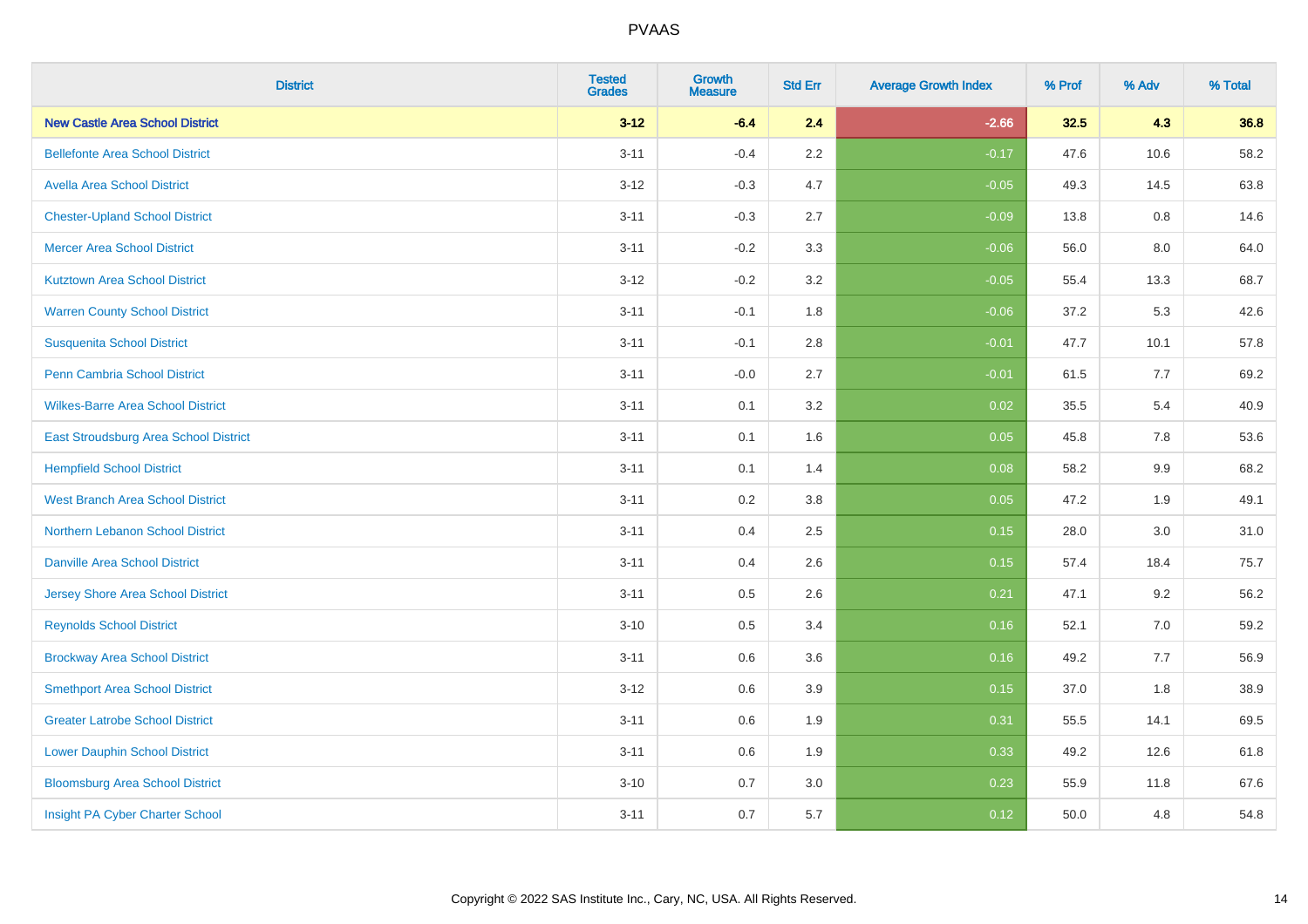| <b>District</b>                               | <b>Tested</b><br><b>Grades</b> | <b>Growth</b><br><b>Measure</b> | <b>Std Err</b> | <b>Average Growth Index</b> | % Prof | % Adv   | % Total |
|-----------------------------------------------|--------------------------------|---------------------------------|----------------|-----------------------------|--------|---------|---------|
| <b>New Castle Area School District</b>        | $3 - 12$                       | $-6.4$                          | 2.4            | $-2.66$                     | 32.5   | 4.3     | 36.8    |
| Lehigh Valley Academy Regional Charter School | $3 - 11$                       | 0.7                             | 2.3            | 0.32                        | 46.3   | $5.0\,$ | 51.4    |
| <b>Greenville Area School District</b>        | $3 - 11$                       | 0.7                             | 2.9            | 0.26                        | 53.4   | 6.9     | 60.3    |
| <b>Gateway School District</b>                | $3 - 11$                       | 0.8                             | 2.2            | 0.38                        | 52.1   | 13.8    | 65.9    |
| <b>Wyomissing Area School District</b>        | $3 - 12$                       | 0.8                             | 2.6            | 0.33                        | 55.7   | 17.6    | 73.3    |
| <b>Wallingford-Swarthmore School District</b> | $3 - 10$                       | 0.9                             | 2.4            | 0.38                        | 64.4   | 22.7    | 87.1    |
| South Eastern School District                 | $3 - 11$                       | 0.9                             | 2.4            | 0.39                        | 54.8   | 6.6     | 61.4    |
| <b>Radnor Township School District</b>        | $3 - 12$                       | 1.0                             | 2.1            | 0.50                        | 65.0   | 23.2    | 88.2    |
| <b>Lakeland School District</b>               | $3 - 11$                       | 1.1                             | 2.8            | 0.38                        | 48.6   | 3.7     | 52.3    |
| <b>Upper Adams School District</b>            | $3 - 11$                       | 1.3                             | 2.9            | 0.47                        | 55.2   | 8.6     | 63.8    |
| <b>Schuylkill Valley School District</b>      | $3 - 11$                       | 1.4                             | 2.5            | 0.56                        | 55.1   | 10.2    | 65.3    |
| <b>Newport School District</b>                | $3 - 12$                       | 1.4                             | 3.5            | 0.41                        | 51.5   | 10.3    | 61.8    |
| <b>Tussey Mountain School District</b>        | $3 - 12$                       | 1.5                             | 3.7            | 0.40                        | 38.6   | $1.8\,$ | 40.4    |
| <b>Central Bucks School District</b>          | $3 - 11$                       | 1.6                             | 0.9            | 1.66                        | 63.0   | 16.8    | 79.8    |
| <b>Bensalem Township School District</b>      | $3 - 11$                       | 1.6                             | 1.6            | 0.98                        | 38.8   | 8.3     | 47.1    |
| <b>Athens Area School District</b>            | $3 - 11$                       | 1.6                             | 2.5            | 0.64                        | 46.9   | 7.6     | 54.5    |
| <b>Purchase Line School District</b>          | $3 - 12$                       | 1.7                             | 3.5            | 0.47                        | 43.1   | 5.4     | 48.5    |
| South Fayette Township School District        | $3 - 11$                       | 1.7                             | 2.0            | 0.88                        | 61.0   | 26.5    | 87.6    |
| <b>Baldwin-Whitehall School District</b>      | $3 - 11$                       | 1.8                             | 1.9            | 0.94                        | 58.6   | 8.6     | 67.1    |
| <b>Laurel School District</b>                 | $3 - 11$                       | 1.8                             | 3.1            | 0.59                        | 70.1   | 2.3     | 72.4    |
| West Jefferson Hills School District          | $3 - 11$                       | 1.8                             | 2.1            | 0.88                        | 55.7   | 20.8    | 76.4    |
| <b>Williamsport Area School District</b>      | $3 - 11$                       | 1.9                             | 1.8            | 1.04                        | 44.1   | 12.8    | 56.9    |
| <b>Union Area School District</b>             | $3 - 11$                       | 1.9                             | 4.3            | 0.44                        | 61.5   | 0.0     | 61.5    |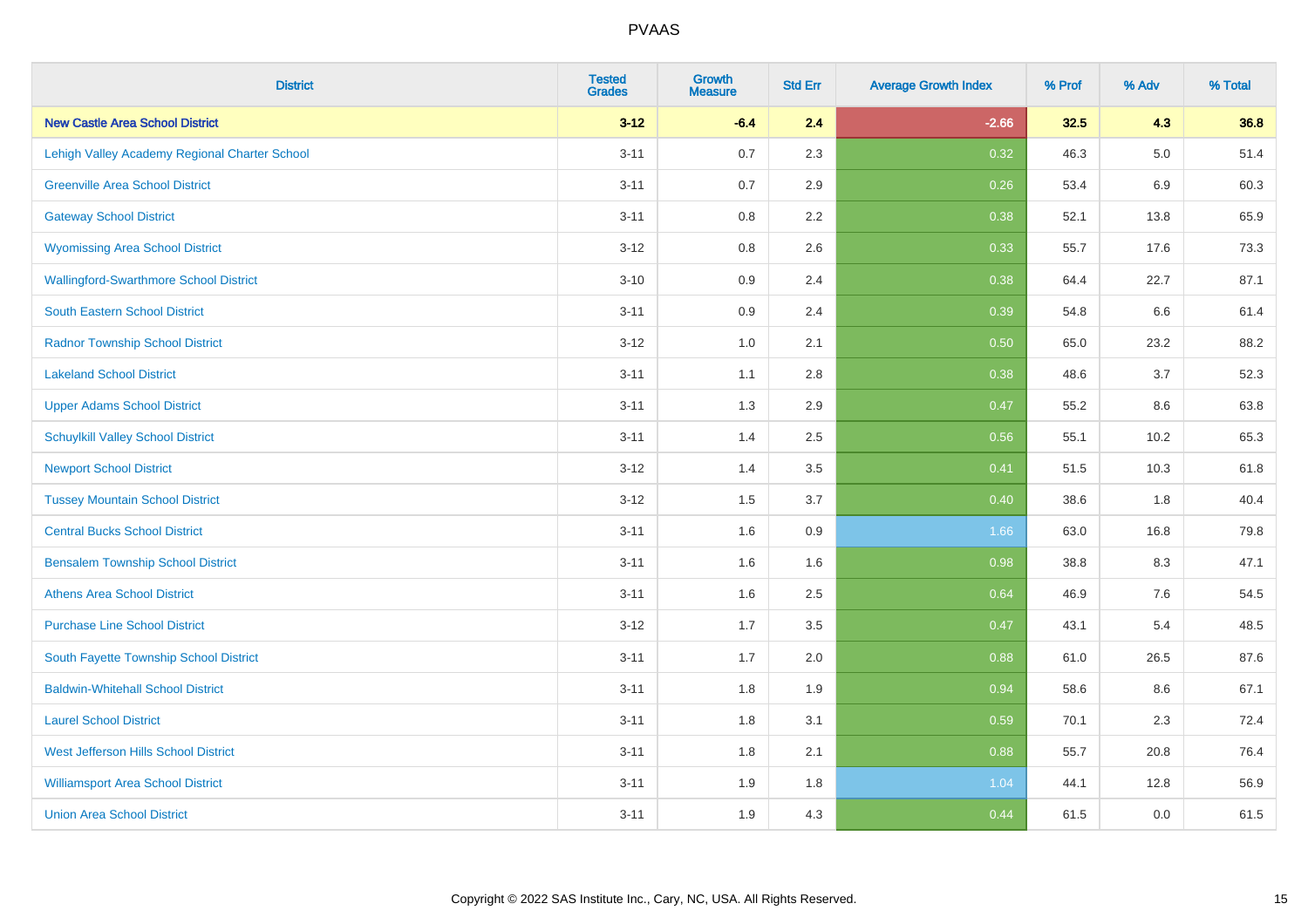| <b>District</b>                                | <b>Tested</b><br><b>Grades</b> | <b>Growth</b><br><b>Measure</b> | <b>Std Err</b> | <b>Average Growth Index</b> | % Prof | % Adv | % Total |
|------------------------------------------------|--------------------------------|---------------------------------|----------------|-----------------------------|--------|-------|---------|
| <b>New Castle Area School District</b>         | $3 - 12$                       | $-6.4$                          | 2.4            | $-2.66$                     | 32.5   | 4.3   | 36.8    |
| <b>Franklin Regional School District</b>       | $3 - 11$                       | 2.0                             | 1.9            | 1.02                        | 66.7   | 15.5  | 82.1    |
| <b>Marple Newtown School District</b>          | $3 - 11$                       | 2.0                             | 2.4            | 0.81                        | 57.6   | 12.8  | 70.4    |
| <b>Lower Moreland Township School District</b> | $3 - 11$                       | 2.0                             | 2.2            | 0.95                        | 62.8   | 17.0  | 79.8    |
| <b>Mastery Charter School - Thomas Campus</b>  | $3 - 10$                       | 2.1                             | 6.2            | 0.33                        | 28.6   | 0.0   | 28.6    |
| <b>Mcguffey School District</b>                | $3 - 11$                       | 2.1                             | 2.6            | 0.81                        | 57.7   | 3.1   | 60.8    |
| <b>Manheim Central School District</b>         | $3 - 11$                       | 2.1                             | 2.1            | $1.01$                      | 53.2   | 11.6  | 64.8    |
| <b>United School District</b>                  | $3 - 11$                       | 2.1                             | 3.4            | 0.63                        | 60.3   | 6.6   | 66.9    |
| Northwestern Lehigh School District            | $3 - 11$                       | 2.2                             | 2.3            | 0.93                        | 53.3   | 9.7   | 63.0    |
| <b>Galeton Area School District</b>            | $3 - 11$                       | 2.2                             | 5.3            | 0.42                        | 41.3   | 4.4   | 45.6    |
| <b>Roberto Clemente Charter School</b>         | $3 - 12$                       | 2.2                             | 4.9            | 0.45                        | 27.5   | 5.0   | 32.5    |
| <b>Hanover Area School District</b>            | $3 - 11$                       | 2.2                             | 4.6            | 0.48                        | 42.9   | 5.7   | 48.6    |
| <b>Union School District</b>                   | $3 - 12$                       | 2.3                             | 4.2            | 0.54                        | 32.6   | 7.0   | 39.5    |
| <b>Tunkhannock Area School District</b>        | $3 - 11$                       | 2.3                             | 2.2            | 1.01                        | 44.9   | 9.6   | 54.6    |
| <b>Camp Hill School District</b>               | $3 - 12$                       | 2.3                             | 3.0            | 0.78                        | 53.6   | 17.5  | 71.1    |
| <b>Bedford Area School District</b>            | $3 - 11$                       | 2.5                             | 2.6            | 0.93                        | 48.5   | 10.0  | 58.5    |
| Mastery Charter High School-Lenfest Campus     | $7 - 11$                       | 2.5                             | 5.7            | 0.43                        | 40.0   | 0.0   | 40.0    |
| <b>Methacton School District</b>               | $3 - 11$                       | 2.5                             | 1.7            | 1.43                        | 62.5   | 16.4  | 79.0    |
| <b>Armstrong School District</b>               | $3 - 11$                       | 2.6                             | 1.7            | 1.53                        | 51.5   | 6.1   | 57.6    |
| <b>Hopewell Area School District</b>           | $3 - 11$                       | 2.6                             | 2.7            | 0.97                        | 58.4   | 4.0   | 62.4    |
| <b>Pottsgrove School District</b>              | $3 - 11$                       | 2.8                             | 2.0            | 1.35                        | 44.0   | 10.0  | 53.9    |
| <b>Forbes Road School District</b>             | $3 - 11$                       | 2.8                             | 5.1            | 0.56                        | 41.4   | 10.3  | 51.7    |
| <b>Central Cambria School District</b>         | $3 - 11$                       | 3.0                             | 2.5            | 1.17                        | 56.2   | 9.7   | 66.0    |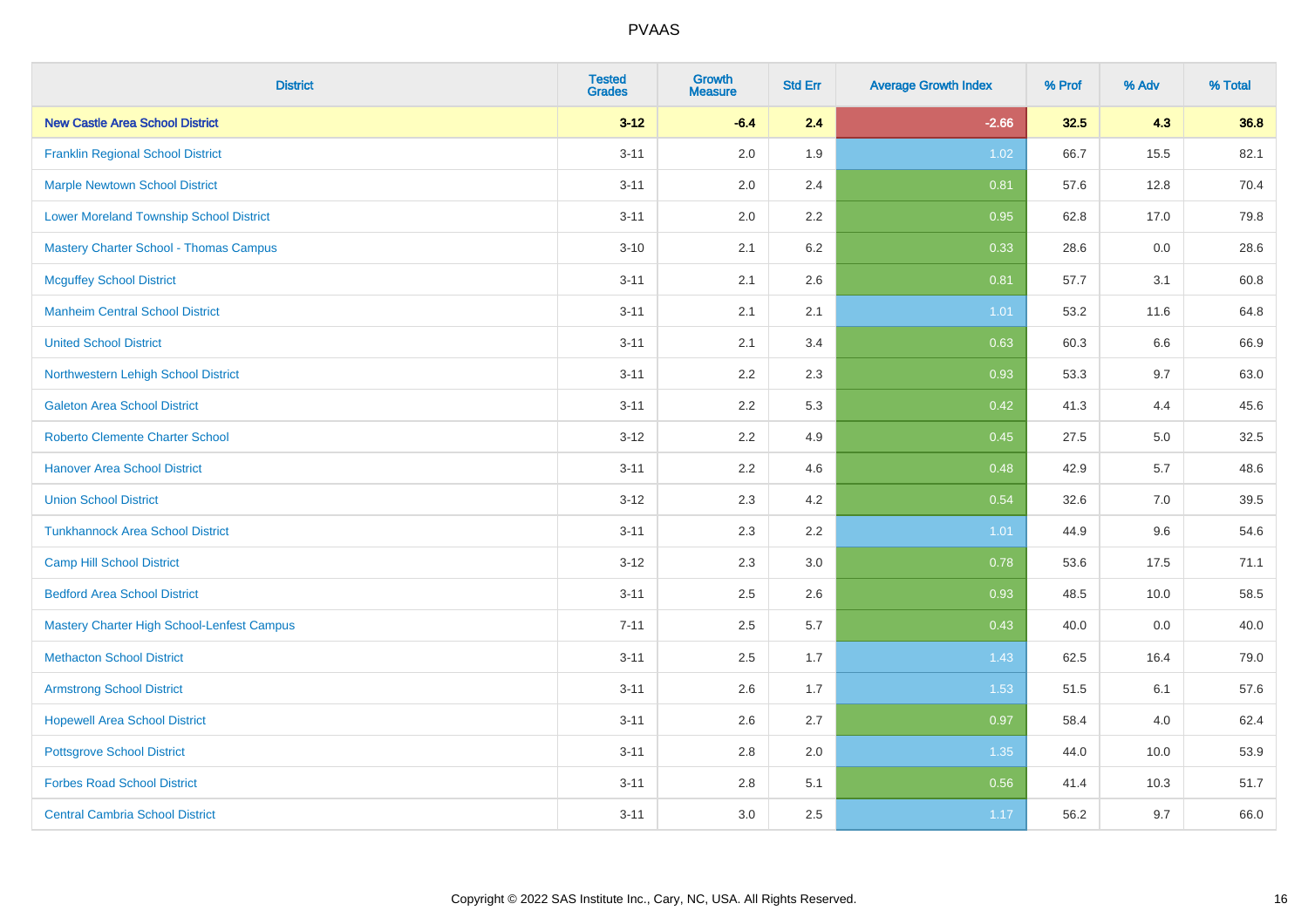| <b>District</b>                                    | <b>Tested</b><br><b>Grades</b> | <b>Growth</b><br><b>Measure</b> | <b>Std Err</b> | <b>Average Growth Index</b> | % Prof | % Adv | % Total |
|----------------------------------------------------|--------------------------------|---------------------------------|----------------|-----------------------------|--------|-------|---------|
| <b>New Castle Area School District</b>             | $3 - 12$                       | $-6.4$                          | 2.4            | $-2.66$                     | 32.5   | 4.3   | 36.8    |
| <b>General Mclane School District</b>              | $3 - 11$                       | 3.1                             | 2.9            | 1.07                        | 62.3   | 4.9   | 67.2    |
| <b>Millcreek Township School District</b>          | $3 - 11$                       | 3.1                             | 1.5            | 2.06                        | 55.6   | 14.2  | 69.7    |
| <b>Keystone School District</b>                    | $3 - 11$                       | 3.1                             | 3.3            | 0.94                        | 50.6   | 6.5   | 57.1    |
| <b>Pleasant Valley School District</b>             | $3 - 11$                       | 3.1                             | 2.0            | 1.57                        | 57.2   | 5.5   | 62.8    |
| <b>Donegal School District</b>                     | $3 - 12$                       | 3.1                             | 2.4            | 1.29                        | 60.6   | 9.1   | 69.7    |
| <b>Woodland Hills School District</b>              | $3 - 12$                       | 3.2                             | 2.6            | 1.22                        | 31.4   | 3.6   | 35.0    |
| <b>Commodore Perry School District</b>             | $3 - 11$                       | 3.2                             | 5.5            | 0.58                        | 58.3   | 0.0   | 58.3    |
| <b>West York Area School District</b>              | $3 - 12$                       | 3.2                             | 2.3            | 1.38                        | 53.8   | 4.4   | 58.2    |
| Altoona Area School District                       | $3 - 12$                       | 3.3                             | 1.6            | 1.99                        | 47.7   | 8.2   | 55.9    |
| Southeastern Greene School District                | $3 - 10$                       | 3.3                             | 4.6            | 0.72                        | 57.6   | 6.1   | 63.6    |
| <b>Spring Cove School District</b>                 | $3 - 11$                       | 3.4                             | 2.5            | 1.33                        | 47.8   | 12.7  | 60.4    |
| <b>Fairview School District</b>                    | $3 - 11$                       | 3.4                             | 2.6            | 1.32                        | 57.2   | 17.6  | 74.8    |
| <b>Clairton City School District</b>               | $3 - 11$                       | 3.5                             | 3.7            | 0.95                        | 13.4   | 0.0   | 13.4    |
| <b>Lincoln Park Performing Arts Charter School</b> | $7 - 11$                       | 3.6                             | 2.5            | 1.42                        | 59.6   | 14.7  | 74.3    |
| <b>Conrad Weiser Area School District</b>          | $3 - 11$                       | 3.6                             | 2.2            | 1.63                        | 52.1   | 2.1   | 54.2    |
| <b>North Clarion County School District</b>        | $3 - 12$                       | 3.7                             | 4.3            | 0.85                        | 67.5   | 15.0  | 82.5    |
| <b>Hermitage School District</b>                   | $3 - 12$                       | $3.8\,$                         | 2.4            | 1.60                        | 57.5   | 9.3   | 66.8    |
| South Butler County School District                | $3 - 10$                       | 3.9                             | 2.5            | 1.54                        | 53.1   | 16.6  | 69.7    |
| South Western School District                      | $3 - 12$                       | 3.9                             | 1.9            | 2.08                        | 60.2   | 8.1   | 68.3    |
| Esperanza Academy Charter School                   | $4 - 11$                       | 4.0                             | 2.5            | 1.61                        | 32.4   | 0.7   | 33.1    |
| Northampton Area School District                   | $3 - 11$                       | 4.0                             | 1.6            | 2.51                        | 52.3   | 10.8  | 63.1    |
| <b>Muhlenberg School District</b>                  | $3 - 10$                       | 4.0                             | 1.9            | 2.10                        | 34.2   | 2.6   | 36.8    |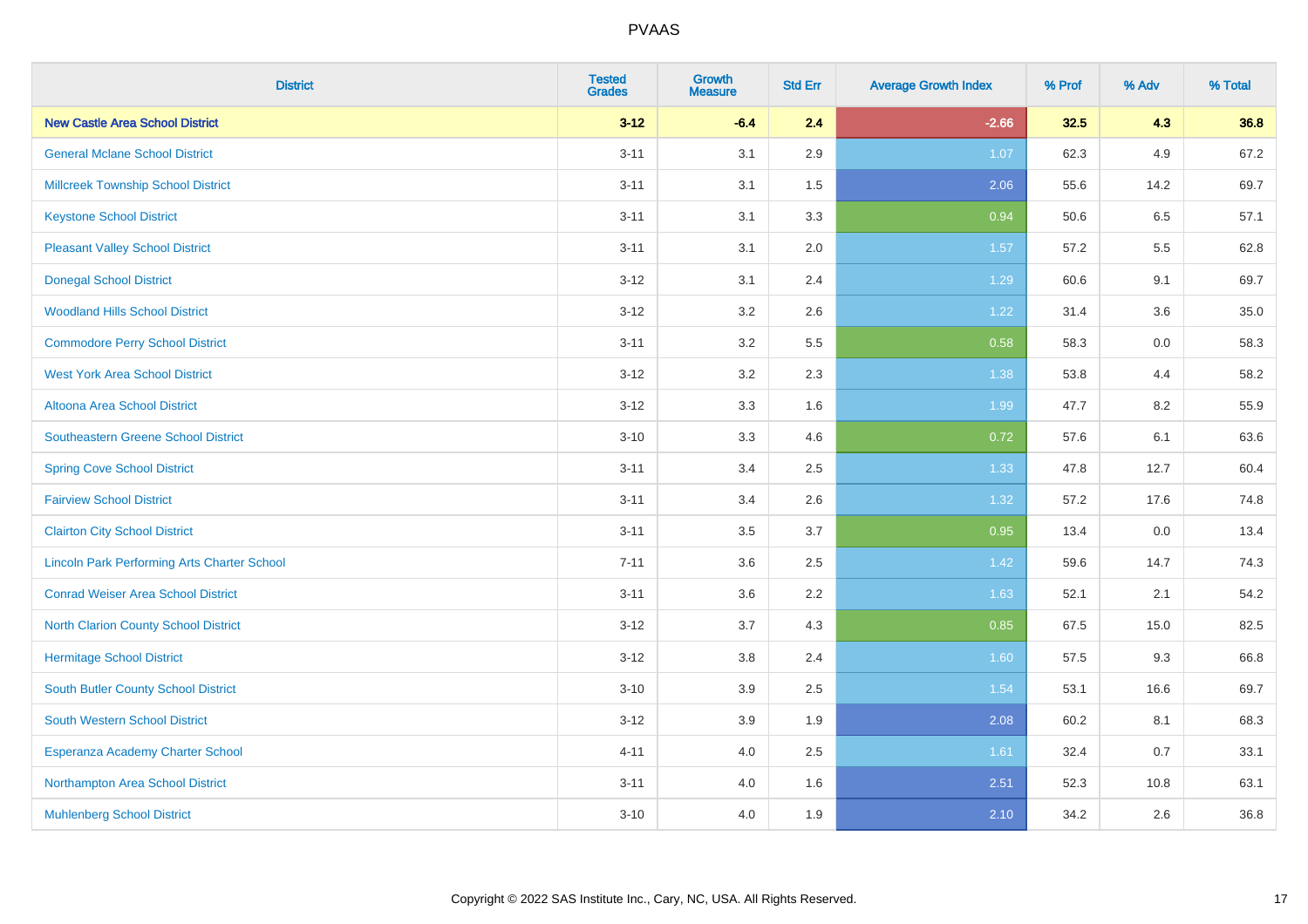| <b>District</b>                                 | <b>Tested</b><br><b>Grades</b> | Growth<br><b>Measure</b> | <b>Std Err</b> | <b>Average Growth Index</b> | % Prof | % Adv   | % Total |
|-------------------------------------------------|--------------------------------|--------------------------|----------------|-----------------------------|--------|---------|---------|
| <b>New Castle Area School District</b>          | $3 - 12$                       | $-6.4$                   | 2.4            | $-2.66$                     | 32.5   | 4.3     | 36.8    |
| <b>Towanda Area School District</b>             | $3 - 11$                       | 4.0                      | 2.8            | 1.44                        | 39.4   | $6.6\,$ | 46.0    |
| <b>Berlin Brothersvalley School District</b>    | $3 - 11$                       | 4.0                      | 4.2            | 0.96                        | 48.8   | 14.0    | 62.8    |
| <b>Neshaminy School District</b>                | $3 - 11$                       | 4.0                      | 1.3            | 3.02                        | 58.7   | 9.5     | 68.2    |
| <b>West Allegheny School District</b>           | $3 - 12$                       | 4.0                      | 2.1            | 1.96                        | 63.1   | 15.7    | 78.8    |
| Mastery Charter School - Shoemaker Campus       | $7 - 10$                       | 4.1                      | 3.0            | 1.34                        | 20.9   | 3.3     | 24.2    |
| <b>Line Mountain School District</b>            | $3 - 11$                       | 4.1                      | 3.2            | 1.27                        | 52.9   | 9.2     | 62.1    |
| <b>Governor Mifflin School District</b>         | $3 - 11$                       | 4.1                      | 1.8            | 2.33                        | 42.5   | 7.2     | 49.7    |
| <b>East Penn School District</b>                | $3 - 11$                       | 4.1                      | 1.3            | 3.27                        | 55.8   | 11.5    | 67.3    |
| <b>Ligonier Valley School District</b>          | $3 - 11$                       | 4.2                      | 3.1            | 1.34                        | 59.1   | 10.3    | 69.5    |
| <b>Loyalsock Township School District</b>       | $3 - 12$                       | 4.2                      | 2.8            | $1.47$                      | 54.3   | 2.1     | 56.4    |
| <b>Punxsutawney Area School District</b>        | $3 - 11$                       | 4.2                      | 2.9            | 1.45                        | 55.0   | 5.5     | 60.6    |
| Meyersdale Area School District                 | $3 - 11$                       | 4.2                      | 4.0            | 1.07                        | 43.1   | 6.9     | 50.0    |
| <b>Laurel Highlands School District</b>         | $3 - 11$                       | 4.3                      | 2.4            | 1.81                        | 44.9   | 9.6     | 54.5    |
| <b>Central Dauphin School District</b>          | $3 - 11$                       | 4.4                      | 1.3            | 3.32                        | 53.3   | 7.4     | 60.7    |
| Leechburg Area School District                  | $3 - 11$                       | 4.4                      | 4.0            | 1.09                        | 47.8   | 19.6    | 67.4    |
| <b>Port Allegany School District</b>            | $3 - 11$                       | 4.4                      | 3.6            | 1.21                        | 28.1   | 9.4     | 37.5    |
| <b>Pottsville Area School District</b>          | $3 - 12$                       | 4.4                      | 2.3            | 1.94                        | 44.8   | 5.4     | 50.2    |
| <b>MaST Community Charter School II</b>         | $3 - 10$                       | 4.4                      | 3.2            | 1.37                        | 28.4   | 3.4     | 31.8    |
| <b>Burrell School District</b>                  | $3 - 11$                       | 4.5                      | 3.1            | 1.48                        | 58.5   | 13.8    | 72.3    |
| <b>Eastern Lancaster County School District</b> | $3 - 12$                       | 4.5                      | 2.2            | 2.09                        | 46.3   | 11.4    | 57.6    |
| Harmony Area School District                    | $3 - 10$                       | 4.5                      | 6.3            | 0.72                        | 33.3   | 13.3    | 46.7    |
| <b>Hempfield Area School District</b>           | $3 - 12$                       | 4.6                      | 1.6            | 2.86                        | 53.5   | 20.1    | 73.6    |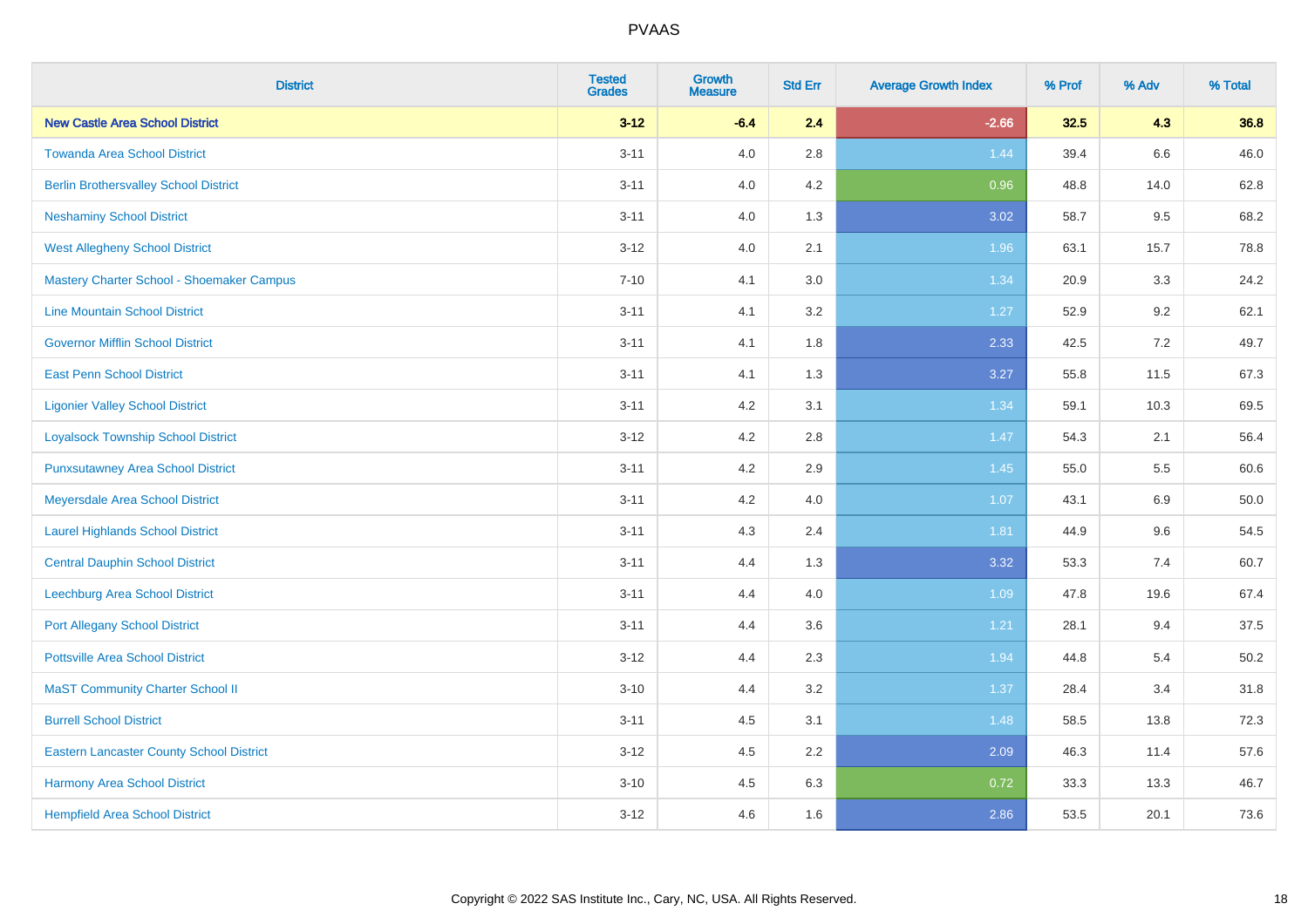| <b>District</b>                             | <b>Tested</b><br><b>Grades</b> | <b>Growth</b><br><b>Measure</b> | <b>Std Err</b> | <b>Average Growth Index</b> | % Prof | % Adv | % Total |
|---------------------------------------------|--------------------------------|---------------------------------|----------------|-----------------------------|--------|-------|---------|
| <b>New Castle Area School District</b>      | $3 - 12$                       | $-6.4$                          | 2.4            | $-2.66$                     | 32.5   | 4.3   | 36.8    |
| Pennsylvania Leadership Charter School      | $3 - 11$                       | 4.6                             | $2.2\,$        | 2.13                        | 55.4   | 11.2  | 66.7    |
| <b>Warrior Run School District</b>          | $3 - 11$                       | 4.6                             | 3.0            | 1.51                        | 40.9   | 8.1   | 49.0    |
| <b>New Brighton Area School District</b>    | $3 - 11$                       | 4.6                             | 3.1            | 1.47                        | 60.9   | 5.8   | 66.7    |
| <b>KIPP Dubois Charter School</b>           | $9 - 10$                       | 4.7                             | 3.3            | 1.40                        | 31.0   | 1.4   | 32.4    |
| <b>Blackhawk School District</b>            | $3 - 11$                       | 4.7                             | 2.3            | 2.01                        | 55.8   | 8.8   | 64.6    |
| <b>Halifax Area School District</b>         | $3 - 11$                       | 4.7                             | 3.9            | 1.22                        | 61.5   | 9.6   | 71.2    |
| <b>Beaver Area School District</b>          | $3 - 10$                       | 4.7                             | 2.4            | 1.94                        | 57.4   | 16.8  | 74.2    |
| Urban Pathways 6-12 Charter School          | $6 - 11$                       | 4.8                             | 6.4            | 0.75                        | 28.6   | 0.0   | 28.6    |
| <b>Kennett Consolidated School District</b> | $3 - 11$                       | 4.8                             | 1.8            | 2.61                        | 52.5   | 10.7  | 63.2    |
| Morrisville Borough School District         | $3 - 11$                       | 4.8                             | 4.3            | $1.10$                      | 30.2   | 2.3   | 32.6    |
| <b>Central Valley School District</b>       | $3 - 10$                       | 4.8                             | 2.4            | 1.98                        | 56.9   | 9.0   | 65.9    |
| <b>Sharon City School District</b>          | $3 - 11$                       | 4.9                             | 2.6            | 1.87                        | 48.2   | 5.3   | 53.4    |
| <b>Everett Area School District</b>         | $3 - 11$                       | 5.0                             | 3.4            | 1.47                        | 60.5   | 1.3   | 61.8    |
| <b>West Shore School District</b>           | $3 - 12$                       | 5.0                             | 1.4            | 3.59                        | 54.2   | 9.4   | 63.6    |
| <b>Peters Township School District</b>      | $3 - 11$                       | 5.0                             | 1.8            | 2.76                        | 59.8   | 26.1  | 85.9    |
| <b>Hampton Township School District</b>     | $3 - 11$                       | 5.1                             | 2.2            | 2.35                        | 54.0   | 28.2  | 82.2    |
| <b>Grove City Area School District</b>      | $3 - 12$                       | 5.1                             | 2.4            | 2.09                        | 36.4   | 16.5  | 52.8    |
| <b>Warwick School District</b>              | $3 - 11$                       | 5.2                             | 1.9            | 2.76                        | 46.4   | 17.0  | 63.3    |
| <b>Hanover Public School District</b>       | $3 - 11$                       | 5.2                             | 2.8            | 1.83                        | 52.2   | 14.4  | 66.7    |
| <b>Parkland School District</b>             | $3 - 11$                       | 5.3                             | 1.2            | 4.30                        | 58.0   | 22.3  | 80.4    |
| <b>Allentown City School District</b>       | $3 - 12$                       | 5.3                             | 1.4            | 3.88                        | 25.3   | 2.7   | 28.0    |
| <b>New Foundations Charter School</b>       | $3 - 11$                       | 5.4                             | 2.2            | 2.41                        | 47.2   | 2.5   | 49.8    |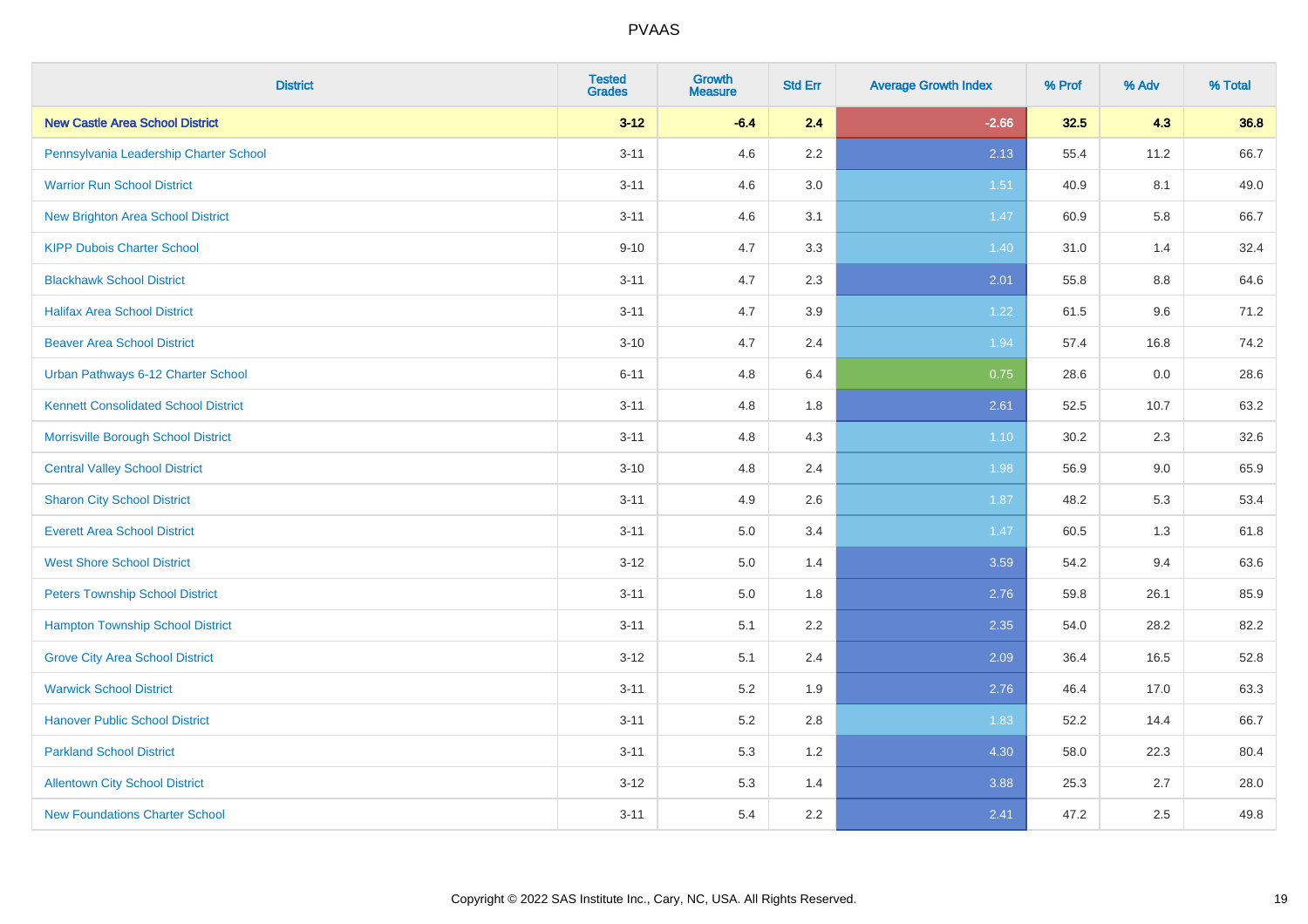| <b>District</b>                                  | <b>Tested</b><br><b>Grades</b> | Growth<br><b>Measure</b> | <b>Std Err</b> | <b>Average Growth Index</b> | % Prof | % Adv | % Total |
|--------------------------------------------------|--------------------------------|--------------------------|----------------|-----------------------------|--------|-------|---------|
| <b>New Castle Area School District</b>           | $3 - 12$                       | $-6.4$                   | 2.4            | $-2.66$                     | 32.5   | 4.3   | 36.8    |
| <b>Keystone Oaks School District</b>             | $3 - 11$                       | 5.5                      | 2.6            | 2.07                        | 53.2   | 12.1  | 65.4    |
| <b>Stroudsburg Area School District</b>          | $3 - 11$                       | 5.5                      | 1.9            | 2.88                        | 48.1   | 4.2   | 52.3    |
| Lehigh Career & Technical Institute              | $10 - 12$                      | 5.6                      | 5.6            | 0.99                        | 78.3   | 0.0   | 78.3    |
| Palmyra Area School District                     | $3 - 11$                       | 5.6                      | 1.9            | 2.96                        | 56.4   | 15.6  | 72.0    |
| <b>Western Wayne School District</b>             | $3 - 11$                       | 5.6                      | 2.9            | 1.93                        | 41.3   | 17.4  | 58.7    |
| <b>Spring Grove Area School District</b>         | $3 - 11$                       | 5.6                      | 2.1            | 2.68                        | 55.1   | 15.0  | 70.1    |
| <b>Ephrata Area School District</b>              | $3 - 11$                       | 5.6                      | 1.8            | 3.12                        | 54.7   | 9.5   | 64.2    |
| Mastery Charter School - Pickett Campus          | $6 - 10$                       | 5.6                      | 5.7            | 1.00                        | 27.8   | 0.0   | 27.8    |
| <b>Bethel Park School District</b>               | $3 - 11$                       | 5.6                      | 1.8            | 3.18                        | 65.3   | 18.6  | 83.9    |
| <b>Mars Area School District</b>                 | $3 - 10$                       | 5.7                      | 2.1            | 2.75                        | 57.9   | 18.2  | 76.1    |
| <b>Bentworth School District</b>                 | $3 - 11$                       | 5.7                      | 3.2            | 1.75                        | 44.2   | 19.5  | 63.6    |
| <b>Penncrest School District</b>                 | $3 - 11$                       | 5.7                      | 2.2            | 2.57                        | 47.2   | 7.1   | 54.3    |
| <b>Daniel Boone Area School District</b>         | $3 - 12$                       | 5.7                      | 2.0            | 2.88                        | 51.0   | 11.5  | 62.6    |
| <b>Tidioute Community Charter School</b>         | $3 - 11$                       | 5.7                      | 5.1            | 1.11                        | 34.4   | 21.9  | 56.2    |
| 21st Century Cyber Charter School                | $6 - 12$                       | 5.7                      | 2.3            | 2.50                        | 56.7   | 8.3   | 65.0    |
| Capital Area School for the Arts Charter School  | $9 - 11$                       | 5.8                      | 4.1            | 1.39                        | 59.3   | 18.6  | 78.0    |
| Community Academy Of Philadelphia Charter School | $3 - 11$                       | 5.8                      | 2.7            | 2.12                        | 26.7   | 0.9   | 27.6    |
| <b>Agora Cyber Charter School</b>                | $3 - 11$                       | 5.8                      | 2.6            | 2.28                        | 42.8   | 6.6   | 49.4    |
| <b>Collegium Charter School</b>                  | $3 - 10$                       | 5.9                      | 2.5            | 2.33                        | 38.1   | 7.9   | 46.0    |
| Mechanicsburg Area School District               | $3 - 11$                       | 5.9                      | 1.8            | 3.29                        | 57.2   | 13.7  | 70.9    |
| Northeastern York School District                | $3 - 11$                       | 5.9                      | 2.0            | 3.03                        | 51.1   | 16.6  | 67.6    |
| <b>Uniontown Area School District</b>            | $3 - 11$                       | 6.0                      | 3.2            | 1.87                        | 62.4   | 5.9   | 68.2    |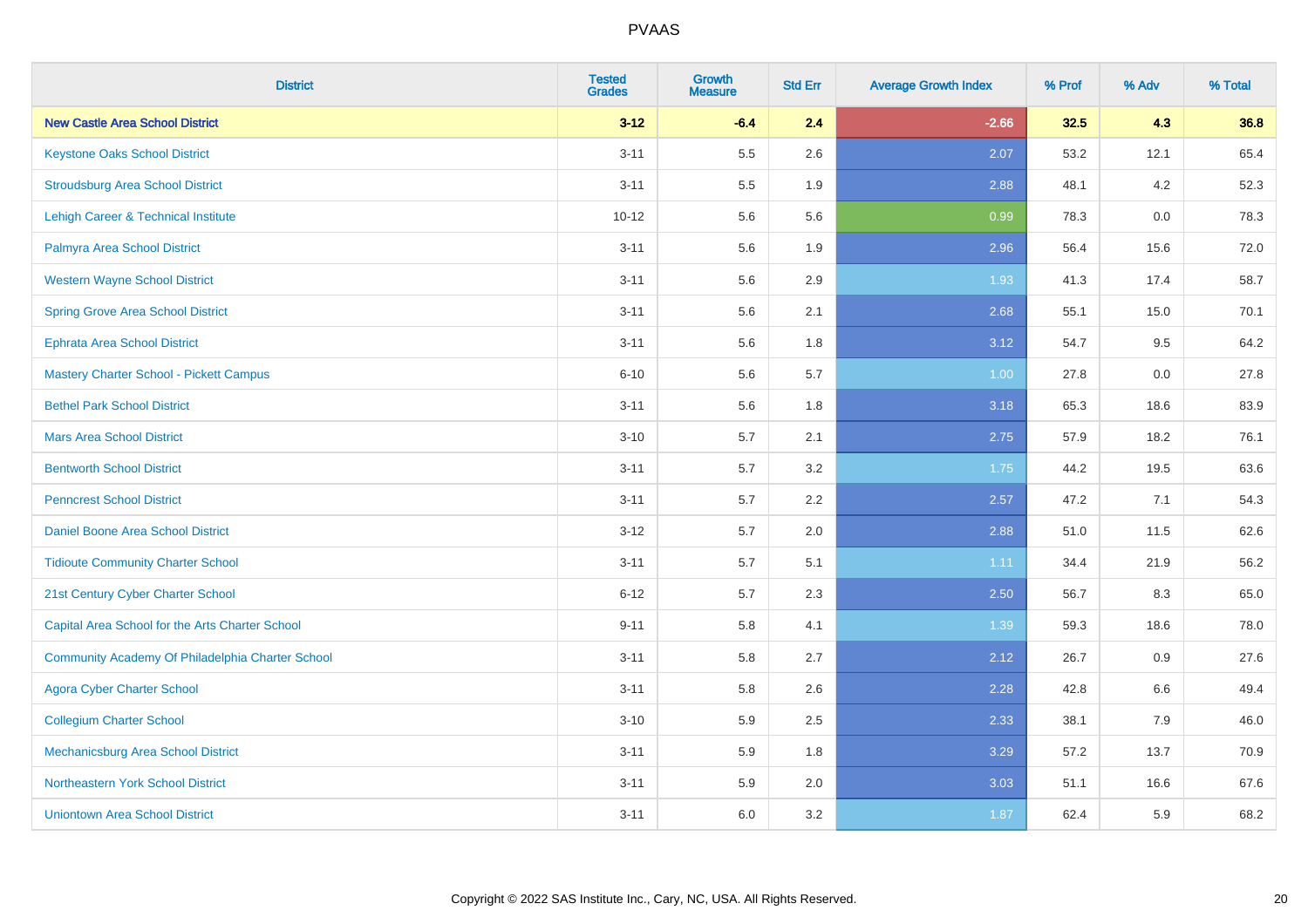| <b>District</b>                               | <b>Tested</b><br><b>Grades</b> | <b>Growth</b><br><b>Measure</b> | <b>Std Err</b> | <b>Average Growth Index</b> | % Prof | % Adv | % Total |
|-----------------------------------------------|--------------------------------|---------------------------------|----------------|-----------------------------|--------|-------|---------|
| <b>New Castle Area School District</b>        | $3 - 12$                       | $-6.4$                          | 2.4            | $-2.66$                     | 32.5   | 4.3   | 36.8    |
| <b>Hollidaysburg Area School District</b>     | $3 - 11$                       | 6.0                             | 2.1            | 2.88                        | 57.1   | 12.3  | 69.4    |
| <b>Wilson Area School District</b>            | $3 - 11$                       | 6.0                             | 2.6            | 2.30                        | 48.7   | 8.5   | 57.2    |
| <b>Spring-Ford Area School District</b>       | $3 - 11$                       | 6.0                             | 1.3            | 4.46                        | 60.8   | 16.5  | 77.4    |
| Dover Area School District                    | $3 - 12$                       | 6.0                             | 2.1            | 2.94                        | 52.2   | 6.0   | 58.2    |
| <b>Connellsville Area School District</b>     | $3 - 11$                       | 6.1                             | 2.0            | 3.05                        | 45.4   | 7.8   | 53.2    |
| <b>Whitehall-Coplay School District</b>       | $3 - 11$                       | 6.1                             | 1.8            | 3.45                        | 49.3   | 7.4   | 56.6    |
| <b>Millersburg Area School District</b>       | $3 - 11$                       | 6.2                             | 3.8            | 1.63                        | 51.8   | 7.4   | 59.3    |
| <b>Northgate School District</b>              | $3 - 11$                       | 6.3                             | 3.6            | 1.73                        | 53.3   | 16.7  | 70.0    |
| <b>Salisbury Township School District</b>     | $3 - 11$                       | 6.3                             | 3.6            | 1.77                        | 46.2   | 6.6   | 52.8    |
| <b>Belle Vernon Area School District</b>      | $3 - 11$                       | 6.5                             | 2.6            | 2.44                        | 55.6   | 11.1  | 66.7    |
| <b>Steel Valley School District</b>           | $3 - 11$                       | 6.5                             | 3.4            | 1.89                        | 50.7   | 5.6   | 56.3    |
| <b>Wattsburg Area School District</b>         | $3 - 11$                       | $6.5\,$                         | 2.7            | 2.43                        | 42.7   | 7.6   | 50.3    |
| <b>Sto-Rox School District</b>                | $3 - 10$                       | 6.6                             | 3.7            | 1.80                        | 13.4   | 0.0   | 13.4    |
| <b>Franklin Area School District</b>          | $3 - 11$                       | 6.6                             | 2.8            | 2.34                        | 48.2   | 4.5   | 52.7    |
| <b>Richland School District</b>               | $3 - 11$                       | 6.7                             | 2.9            | 2.33                        | 62.2   | 19.2  | 81.4    |
| Pocono Mountain School District               | $3 - 12$                       | 6.8                             | 1.5            | 4.62                        | 45.8   | 5.0   | 50.7    |
| <b>Upper Darby School District</b>            | $3 - 12$                       | 6.9                             | 1.5            | 4.62                        | 45.0   | 6.7   | 51.7    |
| <b>Brookville Area School District</b>        | $3 - 11$                       | 6.9                             | 3.0            | 2.30                        | 55.2   | 15.6  | 70.8    |
| <b>Shanksville-Stonycreek School District</b> | $3 - 10$                       | 7.0                             | 5.9            | 1.20                        | 64.7   | 17.6  | 82.4    |
| Esperanza Cyber Charter School                | $3 - 11$                       | 7.1                             | 6.1            | 1.16                        | 9.1    | 0.0   | 9.1     |
| <b>Centennial School District</b>             | $3 - 10$                       | 7.1                             | 1.7            | 4.29                        | 50.1   | 8.7   | 58.9    |
| <b>Carlynton School District</b>              | $3 - 11$                       | 7.3                             | 3.3            | 2.22                        | 41.0   | 10.5  | 51.6    |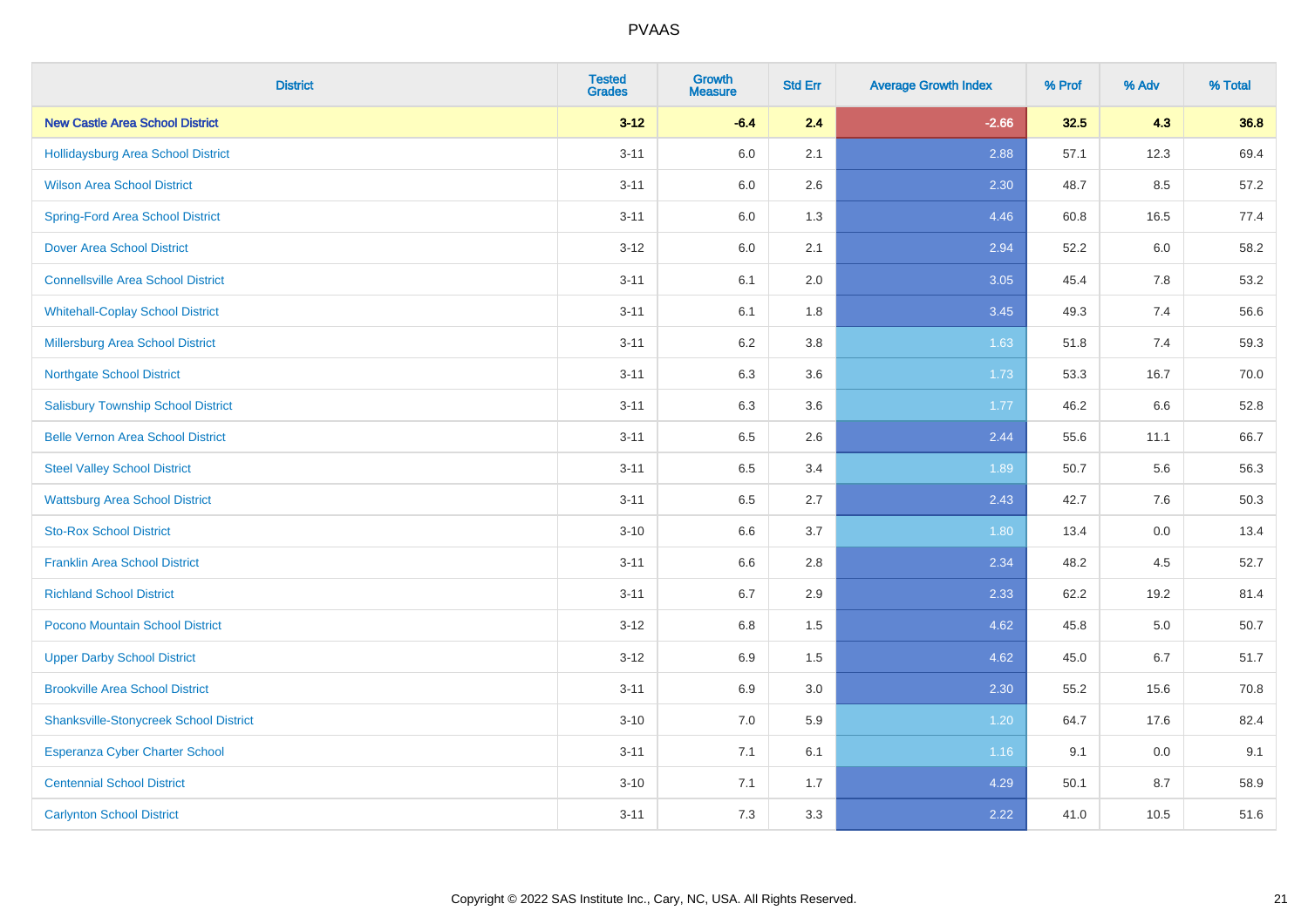| <b>District</b>                                        | <b>Tested</b><br><b>Grades</b> | <b>Growth</b><br><b>Measure</b> | <b>Std Err</b> | <b>Average Growth Index</b> | % Prof | % Adv | % Total |
|--------------------------------------------------------|--------------------------------|---------------------------------|----------------|-----------------------------|--------|-------|---------|
| <b>New Castle Area School District</b>                 | $3 - 12$                       | $-6.4$                          | 2.4            | $-2.66$                     | 32.5   | 4.3   | 36.8    |
| Lehigh Valley Charter High School For The Arts         | $9 - 10$                       | 7.3                             | 2.6            | 2.82                        | 62.3   | 18.2  | 80.5    |
| <b>Carbondale Area School District</b>                 | $3 - 10$                       | 7.4                             | 3.3            | 2.25                        | 56.6   | 2.6   | 59.2    |
| <b>Wilmington Area School District</b>                 | $3 - 11$                       | 7.5                             | 3.0            | 2.48                        | 55.1   | 5.1   | 60.2    |
| Philadelphia City School District                      | $3 - 12$                       | 7.5                             | 0.6            | 12.64                       | 38.4   | 7.0   | 45.4    |
| New Hope-Solebury School District                      | $3 - 11$                       | 7.5                             | 2.9            | 2.57                        | 68.2   | 22.7  | 90.9    |
| <b>Coudersport Area School District</b>                | $3 - 11$                       | 7.7                             | 3.7            | 2.06                        | 55.7   | 8.2   | 63.9    |
| <b>Saint Marys Area School District</b>                | $3 - 11$                       | 7.8                             | 2.6            | 3.04                        | 57.0   | 8.2   | 65.2    |
| Allegheny-Clarion Valley School District               | $3 - 10$                       | 7.8                             | 4.7            | 1.65                        | 53.3   | 3.3   | 56.7    |
| <b>Wayne Highlands School District</b>                 | $3 - 11$                       | 7.8                             | 2.4            | 3.23                        | 52.3   | 13.1  | 65.4    |
| <b>Haverford Township School District</b>              | $3 - 11$                       | 8.0                             | 1.5            | 5.27                        | 53.0   | 25.5  | 78.6    |
| <b>Blacklick Valley School District</b>                | $3 - 11$                       | 8.0                             | 4.3            | 1.85                        | 34.1   | 0.0   | 34.1    |
| <b>Reach Cyber Charter School</b>                      | $3 - 11$                       | 8.1                             | 4.7            | 1.72                        | 42.4   | 4.6   | 47.0    |
| <b>Bethlehem-Center School District</b>                | $3 - 10$                       | 8.1                             | 3.3            | 2.46                        | 35.1   | 1.4   | 36.5    |
| <b>Moon Area School District</b>                       | $3 - 11$                       | 8.2                             | 1.9            | 4.25                        | 58.7   | 18.5  | 77.2    |
| <b>Monessen City School District</b>                   | $3 - 10$                       | 8.3                             | 4.5            | 1.85                        | 42.9   | 2.9   | 45.7    |
| Selinsgrove Area School District                       | $3 - 12$                       | 8.3                             | 2.3            | 3.54                        | 56.8   | 10.0  | 66.8    |
| Renaissance Academy Charter School                     | $3 - 11$                       | 8.3                             | 3.3            | 2.54                        | 45.6   | 22.8  | 68.4    |
| <b>William Penn School District</b>                    | $3 - 12$                       | 8.3                             | 2.1            | 3.99                        | 35.6   | 3.0   | 38.7    |
| <b>Cornwall-Lebanon School District</b>                | $3 - 11$                       | 8.3                             | 1.6            | 5.08                        | 47.2   | 8.4   | 55.6    |
| <b>Chester Charter Scholars Academy Charter School</b> | $3 - 12$                       | 8.4                             | 4.1            | 2.03                        | 23.4   | 0.0   | 23.4    |
| <b>Oswayo Valley School District</b>                   | $3 - 12$                       | 8.5                             | 5.0            | 1.68                        | 50.0   | 16.7  | 66.7    |
| <b>Allegheny Valley School District</b>                | $3 - 11$                       | 8.5                             | 3.9            | 2.17                        | 53.1   | 12.2  | 65.3    |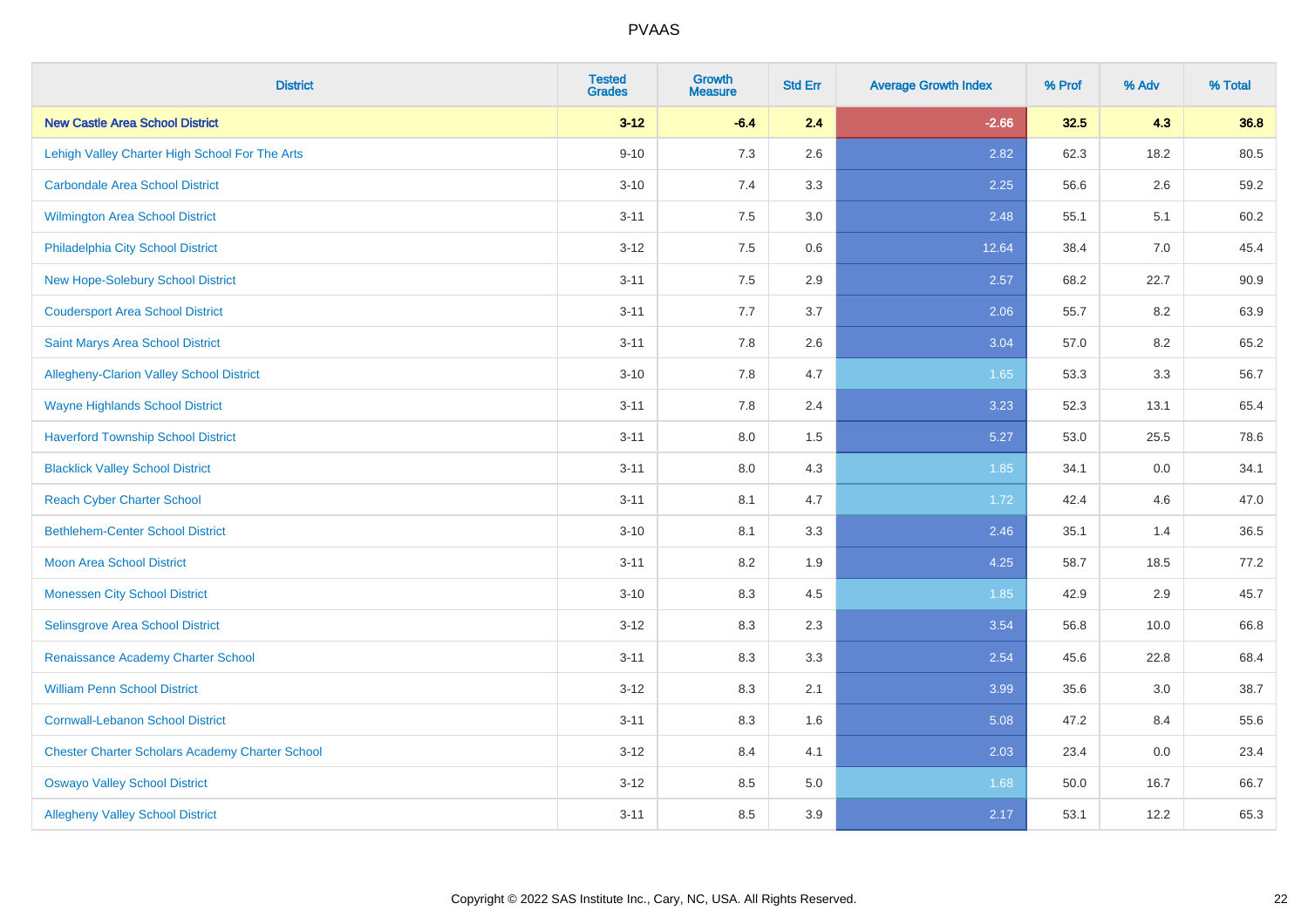| <b>District</b>                                    | <b>Tested</b><br><b>Grades</b> | <b>Growth</b><br><b>Measure</b> | <b>Std Err</b> | <b>Average Growth Index</b> | % Prof | % Adv   | % Total |
|----------------------------------------------------|--------------------------------|---------------------------------|----------------|-----------------------------|--------|---------|---------|
| <b>New Castle Area School District</b>             | $3 - 12$                       | $-6.4$                          | 2.4            | $-2.66$                     | 32.5   | 4.3     | 36.8    |
| Eastern Lebanon County School District             | $3 - 11$                       | 8.6                             | 2.2            | 3.84                        | 48.8   | 11.4    | 60.3    |
| <b>Conestoga Valley School District</b>            | $3 - 11$                       | 8.7                             | 1.8            | 4.69                        | 60.3   | 13.5    | 73.8    |
| <b>Wyalusing Area School District</b>              | $3-12$                         | 8.8                             | 3.3            | 2.68                        | 54.6   | 11.7    | 66.2    |
| <b>Wilson School District</b>                      | $3-12$                         | 8.8                             | 1.5            | 5.96                        | 52.6   | 14.6    | 67.2    |
| <b>Council Rock School District</b>                | $3 - 11$                       | 8.9                             | 1.2            | 7.65                        | 62.8   | 16.6    | 79.4    |
| <b>Hamburg Area School District</b>                | $3 - 11$                       | 8.9                             | 2.5            | 3.63                        | 43.5   | 8.2     | 51.7    |
| <b>Mckeesport Area School District</b>             | $3-12$                         | 9.0                             | 2.4            | 3.72                        | 31.0   | 4.5     | 35.5    |
| <b>Avon Grove Charter School</b>                   | $3 - 11$                       | 9.0                             | 2.9            | 3.13                        | 58.8   | 16.7    | 75.5    |
| <b>York Academy Regional Charter School</b>        | $3 - 11$                       | 9.0                             | 5.0            | 1.79                        | 55.2   | 0.0     | 55.2    |
| Ambridge Area School District                      | $3 - 12$                       | 9.1                             | 2.6            | 3.46                        | 50.4   | 10.7    | 61.1    |
| <b>Mifflin County School District</b>              | $3 - 11$                       | 9.1                             | 1.7            | 5.49                        | 47.1   | 6.7     | 53.8    |
| Octorara Area School District                      | $3 - 11$                       | 9.1                             | 2.4            | 3.82                        | 52.1   | 8.5     | 60.6    |
| <b>North Penn School District</b>                  | $3 - 11$                       | 9.1                             | 1.1            | 8.36                        | 55.8   | 17.0    | 72.8    |
| <b>Commonwealth Charter Academy Charter School</b> | $3 - 10$                       | 9.1                             | 1.9            | 4.90                        | 47.2   | 9.1     | 56.3    |
| <b>Cranberry Area School District</b>              | $3 - 12$                       | 9.2                             | 3.0            | 3.04                        | 47.5   | 10.2    | 57.6    |
| Pen Argyl Area School District                     | $3 - 12$                       | 9.2                             | 2.7            | 3.46                        | 50.0   | 12.6    | 62.6    |
| Pennsylvania Distance Learning Charter School      | $3-12$                         | 9.3                             | 4.2            | 2.22                        | 42.2   | 3.1     | 45.3    |
| <b>Bethlehem Area School District</b>              | $3 - 11$                       | 9.3                             | 1.1            | 8.15                        | 44.7   | 12.0    | 56.7    |
| <b>Tech Freire Charter School</b>                  | $9 - 11$                       | 9.3                             | 2.9            | 3.26                        | 18.0   | 1.1     | 19.1    |
| <b>Shippensburg Area School District</b>           | $3 - 11$                       | 9.3                             | 1.9            | 4.84                        | 53.1   | 10.2    | 63.3    |
| Multicultural Academy Charter School               | $9 - 11$                       | 9.5                             | 3.5            | 2.69                        | 22.0   | $0.0\,$ | 22.0    |
| <b>Hazleton Area School District</b>               | $3 - 11$                       | 9.6                             | 1.4            | 6.77                        | 45.0   | 7.8     | 52.9    |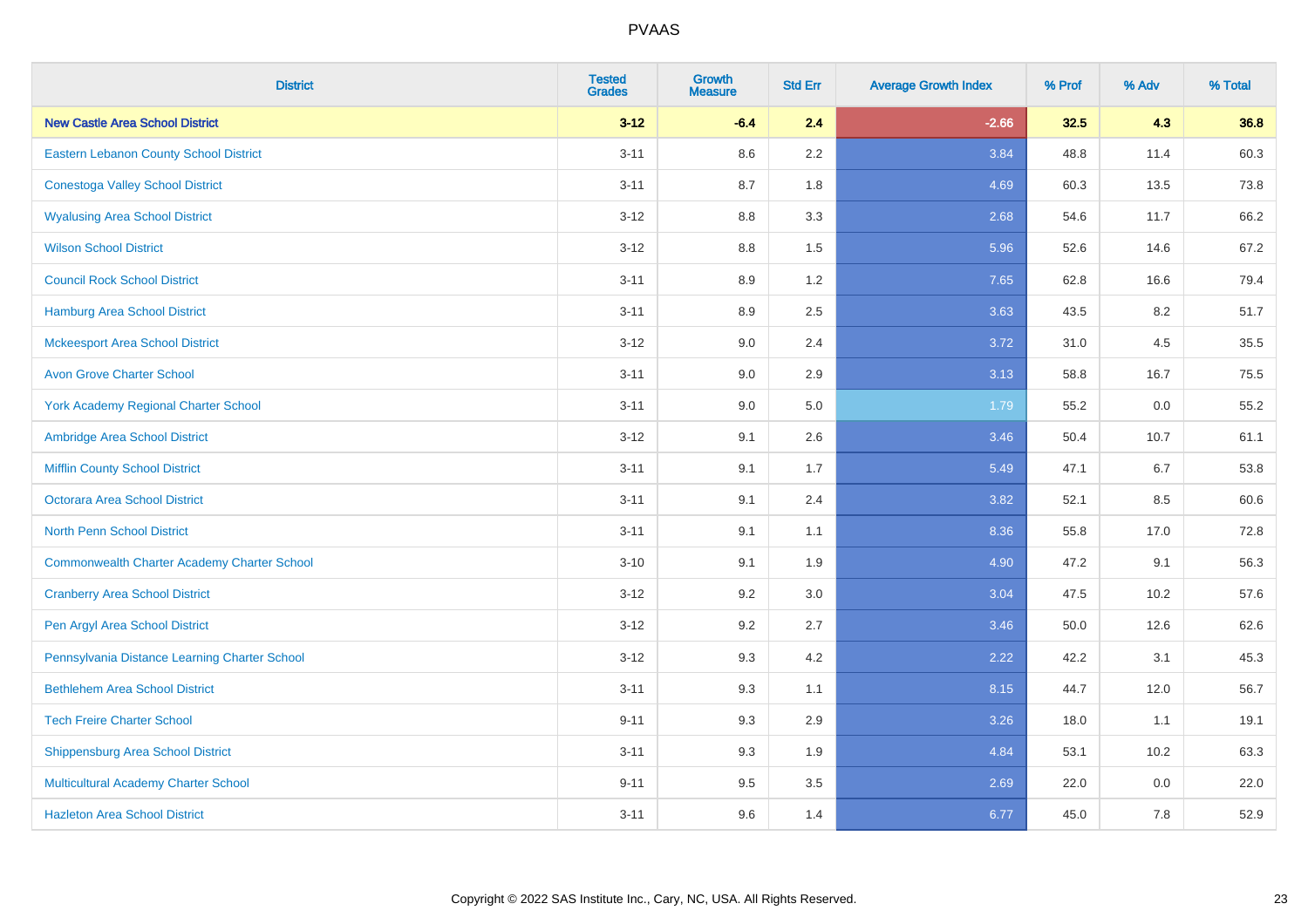| <b>District</b>                               | <b>Tested</b><br><b>Grades</b> | Growth<br><b>Measure</b> | <b>Std Err</b> | <b>Average Growth Index</b> | % Prof | % Adv   | % Total |
|-----------------------------------------------|--------------------------------|--------------------------|----------------|-----------------------------|--------|---------|---------|
| <b>New Castle Area School District</b>        | $3 - 12$                       | $-6.4$                   | 2.4            | $-2.66$                     | 32.5   | 4.3     | 36.8    |
| <b>Eastern York School District</b>           | $3 - 11$                       | 9.6                      | 2.6            | 3.71                        | 56.3   | 12.6    | 68.9    |
| <b>Freeport Area School District</b>          | $3 - 10$                       | 9.7                      | 2.5            | 3.91                        | 57.5   | 17.8    | 75.3    |
| <b>Homer-Center School District</b>           | $3 - 11$                       | 9.7                      | 3.6            | 2.70                        | 45.1   | 17.2    | 62.3    |
| <b>Shenandoah Valley School District</b>      | $3 - 11$                       | 9.7                      | 3.9            | 2.49                        | 28.3   | 5.0     | 33.3    |
| Fox Chapel Area School District               | $3 - 11$                       | 9.8                      | 1.8            | 5.36                        | 56.6   | 28.6    | 85.2    |
| Northern Cambria School District              | $3 - 11$                       | 10.0                     | 3.3            | 3.04                        | 47.4   | 5.1     | 52.6    |
| <b>Avon Grove School District</b>             | $3 - 10$                       | 10.0                     | 1.6            | 6.26                        | 56.3   | 18.6    | 74.9    |
| <b>Ridley School District</b>                 | $3 - 12$                       | 10.0                     | 1.6            | 6.10                        | 45.6   | 8.2     | 53.8    |
| <b>Reading School District</b>                | $3 - 11$                       | 10.1                     | 1.4            | 7.25                        | 24.7   | $2.4\,$ | 27.2    |
| <b>York Suburban School District</b>          | $3 - 11$                       | 10.1                     | 2.1            | 4.91                        | 53.5   | 27.8    | 81.3    |
| Dr Robert Ketterer Charter School Inc         | $6 - 12$                       | 10.1                     | 5.0            | 2.04                        | 14.9   | 0.4     | 15.3    |
| <b>Clarion Area School District</b>           | $3 - 11$                       | 10.3                     | 4.1            | 2.51                        | 45.4   | 14.6    | 60.0    |
| <b>Midd-West School District</b>              | $3 - 11$                       | 10.3                     | 2.7            | 3.80                        | 58.0   | 13.4    | 71.4    |
| <b>Cocalico School District</b>               | $3 - 11$                       | 10.6                     | 2.0            | 5.18                        | 50.8   | 14.1    | 64.8    |
| <b>Montgomery Area School District</b>        | $3 - 11$                       | 10.7                     | 3.6            | 2.96                        | 48.7   | 12.4    | 61.1    |
| Lake-Lehman School District                   | $3 - 11$                       | 10.8                     | 2.7            | 3.93                        | 55.3   | 7.9     | 63.2    |
| <b>Montoursville Area School District</b>     | $3 - 12$                       | 10.8                     | 2.5            | 4.24                        | 44.6   | 20.1    | 64.8    |
| <b>Garnet Valley School District</b>          | $3 - 10$                       | 10.9                     | 1.7            | 6.53                        | 67.1   | 19.0    | 86.1    |
| <b>Sayre Area School District</b>             | $3 - 11$                       | 11.2                     | 3.5            | 3.20                        | 52.2   | 7.5     | 59.7    |
| <b>Greater Nanticoke Area School District</b> | $3 - 12$                       | 11.2                     | 2.8            | 4.01                        | 38.0   | 12.4    | 50.4    |
| <b>Littlestown Area School District</b>       | $3 - 11$                       | 11.4                     | 2.5            | 4.62                        | 55.2   | 10.4    | 65.6    |
| Mastery Charter School - Hardy Williams       | $3 - 11$                       | 11.4                     | 3.4            | 3.33                        | 44.3   | 5.7     | 50.0    |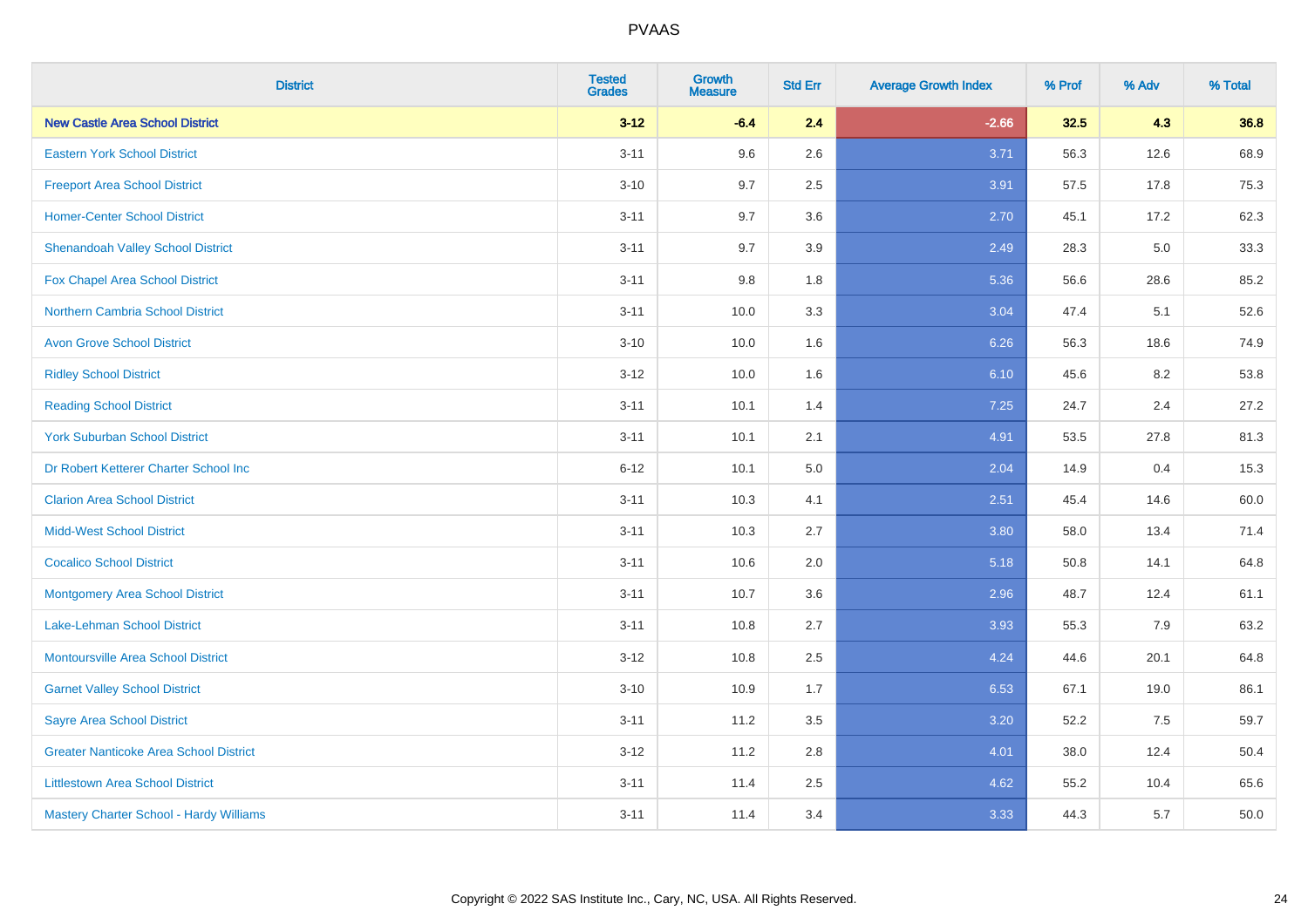| <b>District</b>                          | <b>Tested</b><br><b>Grades</b> | Growth<br><b>Measure</b> | <b>Std Err</b> | <b>Average Growth Index</b> | % Prof | % Adv   | % Total |
|------------------------------------------|--------------------------------|--------------------------|----------------|-----------------------------|--------|---------|---------|
| <b>New Castle Area School District</b>   | $3 - 12$                       | $-6.4$                   | 2.4            | $-2.66$                     | 32.5   | 4.3     | 36.8    |
| <b>Pine-Richland School District</b>     | $3 - 11$                       | 11.5                     | 1.8            | 6.31                        | 60.6   | 24.4    | 85.0    |
| Pennsylvania Cyber Charter School        | $3 - 11$                       | 11.6                     | 1.5            | 7.54                        | 46.3   | $5.0\,$ | 51.3    |
| <b>Pennsbury School District</b>         | $3 - 11$                       | 11.7                     | 1.5            | 7.90                        | 60.1   | 21.3    | 81.3    |
| <b>Fort Leboeuf School District</b>      | $3 - 11$                       | 11.7                     | 2.5            | 4.73                        | 48.5   | 21.1    | 69.6    |
| Pennsylvania Virtual Charter School      | $3 - 11$                       | 11.8                     | 3.5            | 3.37                        | 56.5   | 11.1    | 67.6    |
| Downingtown Area School District         | $3 - 11$                       | 12.1                     | 1.1            | 10.67                       | 60.0   | 23.5    | 83.6    |
| <b>Fleetwood Area School District</b>    | $3 - 10$                       | 12.2                     | 2.2            | 5.68                        | 53.5   | 11.6    | 65.2    |
| <b>Central York School District</b>      | $3 - 12$                       | 12.3                     | 1.7            | 7.20                        | 55.5   | 11.5    | 67.0    |
| <b>Souderton Area School District</b>    | $3 - 11$                       | 12.4                     | 1.5            | 8.28                        | 61.7   | 15.2    | 76.9    |
| <b>School Lane Charter School</b>        | $3 - 11$                       | 12.4                     | 3.6            | 3.43                        | 59.1   | 9.8     | 68.9    |
| <b>Jenkintown School District</b>        | $3 - 11$                       | 12.5                     | 4.4            | 2.84                        | 54.6   | 29.6    | 84.1    |
| <b>Wissahickon School District</b>       | $3 - 10$                       | 12.5                     | 1.8            | 6.85                        | 58.3   | 22.4    | 80.7    |
| <b>West Perry School District</b>        | $3 - 11$                       | 12.5                     | 2.5            | 4.99                        | 56.6   | 8.4     | 65.0    |
| <b>Delaware Valley School District</b>   | $3 - 11$                       | 12.6                     | 1.8            | 6.93                        | 55.2   | 16.2    | 71.4    |
| <b>West Chester Area School District</b> | $3 - 11$                       | 12.6                     | 1.2            | 10.38                       | 66.8   | 20.2    | 87.0    |
| <b>Derry Township School District</b>    | $3 - 10$                       | 12.8                     | 2.0            | 6.39                        | 54.8   | 25.8    | 80.6    |
| <b>Iroquois School District</b>          | $3 - 11$                       | 13.1                     | 3.0            | 4.35                        | 48.2   | 7.8     | 56.0    |
| <b>Derry Area School District</b>        | $3 - 11$                       | 13.2                     | 2.8            | 4.69                        | 60.0   | 12.5    | 72.5    |
| People For People Charter School         | $3 - 12$                       | 13.3                     | 5.5            | 2.43                        | 13.5   | 0.0     | 13.5    |
| <b>Penn-Trafford School District</b>     | $3 - 11$                       | 13.4                     | 1.7            | 7.87                        | 62.3   | 21.9    | 84.2    |
| <b>Abington Heights School District</b>  | $3 - 11$                       | 13.5                     | 2.2            | 6.27                        | 58.3   | 16.2    | 74.5    |
| <b>Jamestown Area School District</b>    | $3 - 11$                       | 13.5                     | 4.2            | 3.19                        | 64.4   | 13.3    | 77.8    |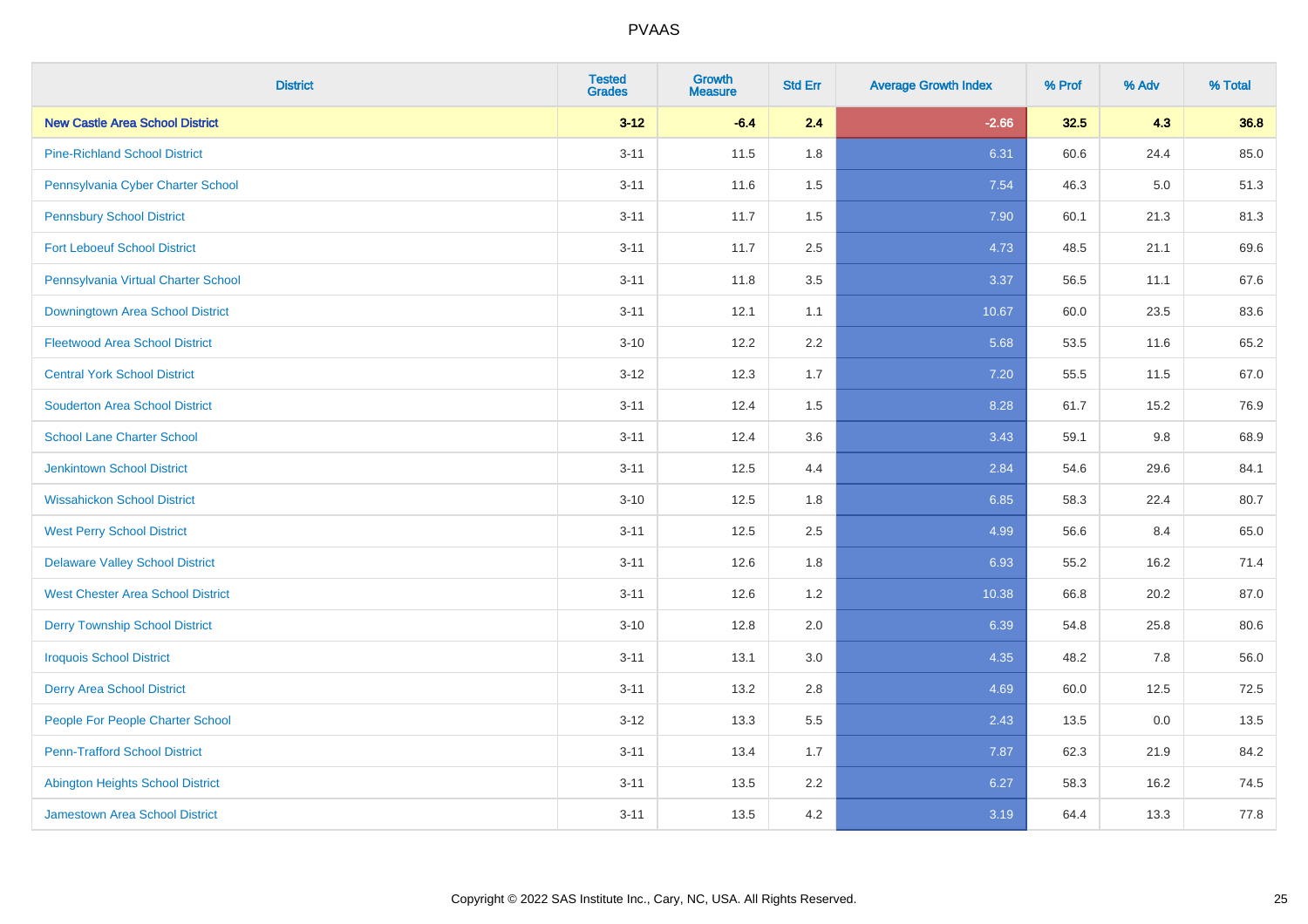| <b>District</b>                                  | <b>Tested</b><br><b>Grades</b> | <b>Growth</b><br><b>Measure</b> | <b>Std Err</b> | <b>Average Growth Index</b> | % Prof | % Adv   | % Total |
|--------------------------------------------------|--------------------------------|---------------------------------|----------------|-----------------------------|--------|---------|---------|
| <b>New Castle Area School District</b>           | $3 - 12$                       | $-6.4$                          | 2.4            | $-2.66$                     | 32.5   | 4.3     | 36.8    |
| <b>Dallastown Area School District</b>           | $3 - 11$                       | 13.5                            | 1.5            | 8.84                        | 56.0   | 17.9    | 73.8    |
| <b>City CHS</b>                                  | $10 - 11$                      | 13.6                            | 2.7            | 5.12                        | 45.8   | 3.0     | 48.8    |
| <b>Springfield School District</b>               | $3 - 11$                       | 13.8                            | 1.7            | 7.99                        | 60.9   | 21.5    | 82.4    |
| Penns Valley Area School District                | $3 - 12$                       | 14.0                            | 2.9            | 4.80                        | 41.9   | 23.1    | 65.0    |
| <b>Colonial School District</b>                  | $3 - 11$                       | 14.0                            | 1.7            | 8.21                        | 60.2   | 19.6    | 79.8    |
| <b>Lincoln Leadership Academy Charter School</b> | $3 - 12$                       | 14.2                            | 6.4            | 2.22                        | 23.5   | $0.0\,$ | 23.5    |
| <b>Southern York County School District</b>      | $3 - 11$                       | 14.2                            | 2.1            | 6.91                        | 55.1   | 18.1    | 73.1    |
| <b>Saucon Valley School District</b>             | $3 - 11$                       | 14.7                            | 2.5            | 5.98                        | 48.7   | 20.2    | 69.0    |
| <b>Great Valley School District</b>              | $3 - 11$                       | 15.0                            | 1.9            | 7.98                        | 50.0   | 35.0    | 85.0    |
| <b>Upper Merion Area School District</b>         | $3 - 11$                       | 15.3                            | 2.0            | 7.62                        | 59.3   | 19.3    | 78.6    |
| <b>Upper Dublin School District</b>              | $3 - 12$                       | 15.4                            | 1.8            | 8.53                        | 60.8   | 24.8    | 85.6    |
| Northern York County School District             | $3 - 11$                       | 15.6                            | 2.0            | 7.98                        | 57.4   | 11.5    | 68.8    |
| <b>Greenwood School District</b>                 | $3 - 11$                       | 15.9                            | 3.9            | 4.11                        | 50.0   | 25.0    | 75.0    |
| <b>Belmont Charter School</b>                    | $3 - 10$                       | 16.0                            | 6.5            | 2.45                        | 64.3   | 0.0     | 64.3    |
| Northern Bedford County School District          | $3 - 11$                       | 16.5                            | 3.6            | 4.58                        | 51.7   | 20.0    | 71.7    |
| <b>Deer Lakes School District</b>                | $3 - 11$                       | 17.0                            | 2.7            | 6.32                        | 61.5   | 16.4    | 77.9    |
| <b>Unionville-Chadds Ford School District</b>    | $3 - 11$                       | 17.1                            | 3.1            | 5.51                        | 68.1   | 13.2    | 81.3    |
| <b>North Allegheny School District</b>           | $3 - 11$                       | 17.4                            | 1.3            | 13.52                       | 59.5   | 28.1    | 87.6    |
| <b>Norwin School District</b>                    | $3 - 11$                       | 18.0                            | 1.7            | 10.37                       | 58.5   | 27.0    | 85.4    |
| <b>Valley View School District</b>               | $3 - 11$                       | 18.1                            | 2.4            | 7.42                        | 53.7   | 14.7    | 68.4    |
| <b>Cumberland Valley School District</b>         | $3 - 12$                       | 18.5                            | 1.3            | 14.64                       | 60.7   | 23.4    | 84.1    |
| <b>Upper Saint Clair School District</b>         | $3 - 11$                       | 18.5                            | 1.7            | 10.65                       | 61.8   | 30.1    | 91.9    |